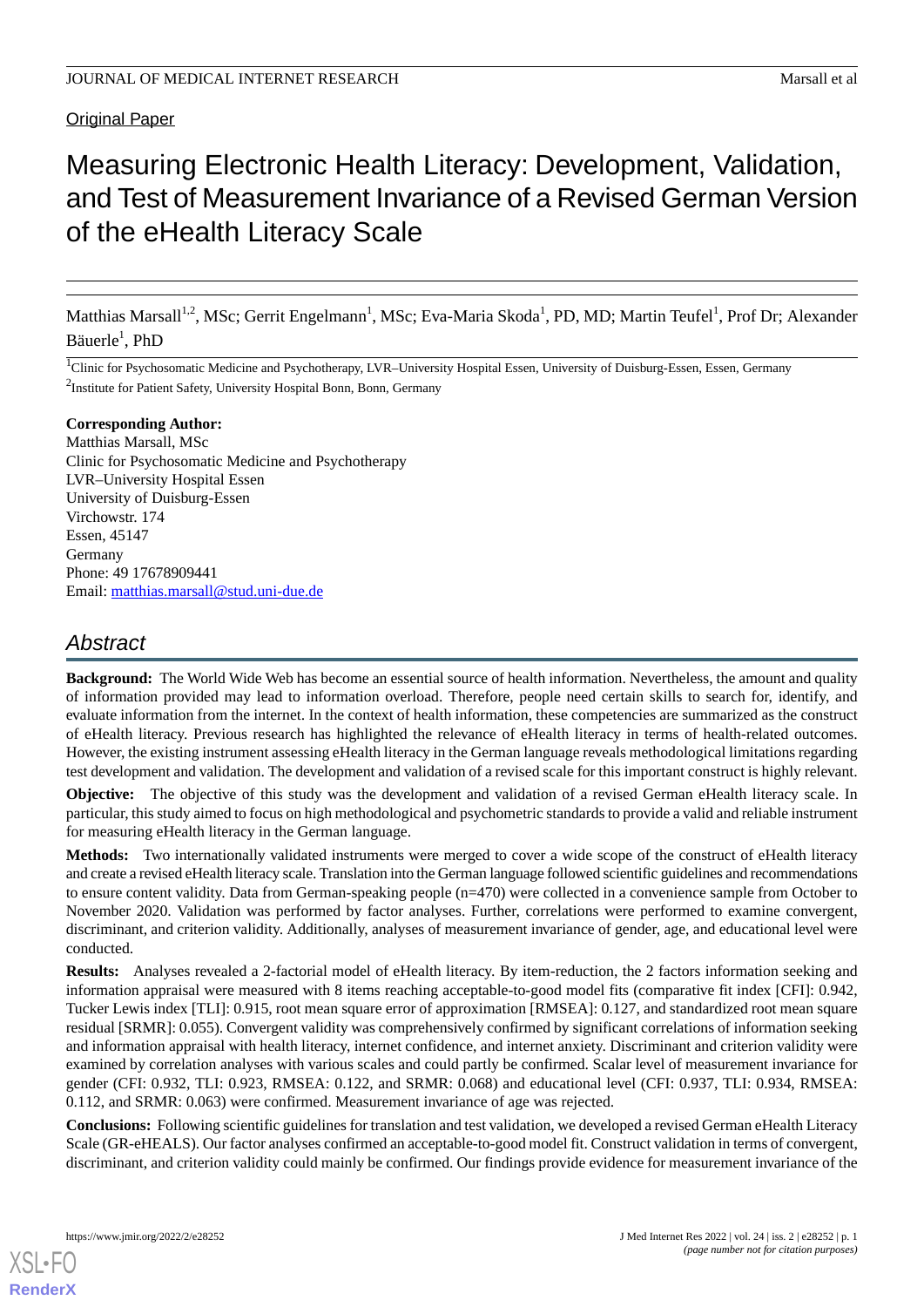instrument regarding gender and educational level. The newly revised GR-eHEALS questionnaire represents a valid instrument to measure the important health-related construct eHealth literacy.

*(J Med Internet Res 2022;24(2):e28252)* doi:  $10.2196/28252$ 

#### **KEYWORDS**

eHealth; eHeals; health literacy; factor analysis; validation; measurement invariance; internet; health information

# *Introduction*

#### **Background**

The concept of health literacy emerged in the 1990s as a competence to gather health information and use it to address health questions and problems [[1\]](#page-11-0). Nutbeam [\[2](#page-11-1)] defined health literacy as "cognitive and social skills which determine the motivation and ability of individuals to gain access to, understand, and use information in ways which promote and maintain good health." In the following years, health literacy has turned out to be an important predictor for various health outcomes (eg, behavior of patients with diabetes mellitus or heart failure) [\[3](#page-11-2),[4](#page-11-3)]. The World Health Organization has declared health literacy as a key determinant of health and defined it as a Sustainable Development Goal [\[5](#page-11-4)].

With the rise of the internet as a source of information, the gathering of health information was no longer limited to professional or face-to-face health sources but was available from many different health topic websites [[6\]](#page-11-5). With the increasing availability of health information on the internet, the number of people using this source for seeking health information rose as well [[7](#page-11-6)[,8](#page-11-7)]. However, sources on the internet contain inconsistent information as contributions are not by professionals only [[9\]](#page-11-8). As a result, the amount and differences in quality of information provided on the internet may lead to health information overload [[10\]](#page-12-0). For example, in 2020, COVID-19 became a global pandemic, and disease-related information, especially from the internet, grew exponentially, leading to an "infodemic" [\[11](#page-12-1),[12\]](#page-12-2). Not only is a large amount of information available, but a significant amount of it must be considered misinformation because the sources of the information must be classified questionable [[13,](#page-12-3)[14](#page-12-4)].

For the context of information from the internet, Norman and Skinner [\[15](#page-12-5)] applied the concept of health literacy to electronic health literacy (eHealth literacy). With the development of the eHealth Literacy Scale (eHEALS) questionnaire [[16\]](#page-12-6), the concept of eHealth literacy became measurable and emerged as a growing interest in psychological and medical health sciences. Systematic reviews have shown that eHEALS is associated with different health-related outcomes, but findings could not be consistently confirmed [[17,](#page-12-7)[18](#page-12-8)]. Associations of eHealth literacy with different health outcomes have been found, such as health intentions [[19\]](#page-12-9), acquiring health knowledge [[20-](#page-12-10)[23](#page-12-11)], and health prevention behavior [\[21](#page-12-12)[,24](#page-12-13)[,25](#page-12-14)]. Furthermore, research showed associations between eHealth literacy and healthy behaviors like exercise behavior, balanced nutrition, and regular breakfast [\[26](#page-12-15),[27\]](#page-12-16). In the context of COVID-19, associations of eHealth literacy and lower psychological symptoms [[28\]](#page-12-17) and higher prevention behaviors [\[29](#page-12-18)] could be confirmed. To sum up, research indicates that eHealth literacy

 $XS$ -FO **[RenderX](http://www.renderx.com/)** is associated with prevention behaviors, the acquisition of knowledge, and people's ability to cope with diseases, which confirms eHealth literacy as an important construct in examining people's health behavior.

To cope with information overload and use the information from the internet, Norman and Skinner [\[15](#page-12-5)] proposed a set of different competencies: skills to read, identify, and understand different information to distinguish helpful from less helpful or even false or harmful information. These competencies represent a sequential process of handling available information. In the first step, basic cognitive skills are needed to search for information regarding a certain topic. In a subsequent cognitive process, information available must be distinguished as helpful or less helpful in order to answer specific questions. These steps represent an elaborated cognitive information process rather than a heuristic one. The distinction of cognitive processes was formerly described within dual-process theories in psychological literature and confirmed in multiple studies [[30-](#page-12-19)[32\]](#page-12-20). Dual-process theories distinguish between fast cognitive processes, which describe heuristic and holistic approaches representing intuitive, implicit cognitions, and slow cognitive processes, which are analytic and rule-based and focus on explicit learning [\[33](#page-12-21)]. Slow cognitive processes run serially and require cognitive capacity to answer or address specific questions. In the context of eHealth literacy, the handling of health information from the internet clearly represents a serial process of subsequent cognitions that require different competencies building on each other.

# **eHEALS: Translations of the Original eHEALS Questionnaire and its Limitations**

Since its publication, the original eHEALS questionnaire has been translated into many languages, including Italian [\[34](#page-13-0),[35\]](#page-13-1), Spanish [[36\]](#page-13-2), Dutch [\[37](#page-13-3)], Chinese [[38\]](#page-13-4), Serbian [[39\]](#page-13-5), Korean [[40\]](#page-13-6), Indonesian [\[41](#page-13-7)] and German [[42\]](#page-13-8). However, some of these studies could not confirm the 1-factorial model as assumed by Norman and Skinner [[16\]](#page-12-6). Looking at many different validation studies of the eHEALS questionnaire, a consistent factorial structure has not been verified; 1-factorial [\[16](#page-12-6)[,37](#page-13-3),[43](#page-13-9)], 2-factorial [[42,](#page-13-8)[44,](#page-13-10)[45\]](#page-13-11), and 3-factorial models [\[46](#page-13-12)-[48\]](#page-13-13) have been identified in different validation studies and languages. These results indicate that the eHEALS questionnaire lacks consistent factorial structure.

The German version of the questionnaire validated by Soellner and colleagues [\[42](#page-13-8)] especially lacks methodological and content-related accuracy. They developed an initial instrument for assessing eHealth literacy for the German-speaking community (G-eHEALS). However, Soellner and colleagues [[42\]](#page-13-8) did not meet scientific criteria substantially; first, they did not meet the criteria scientifically recommended for translation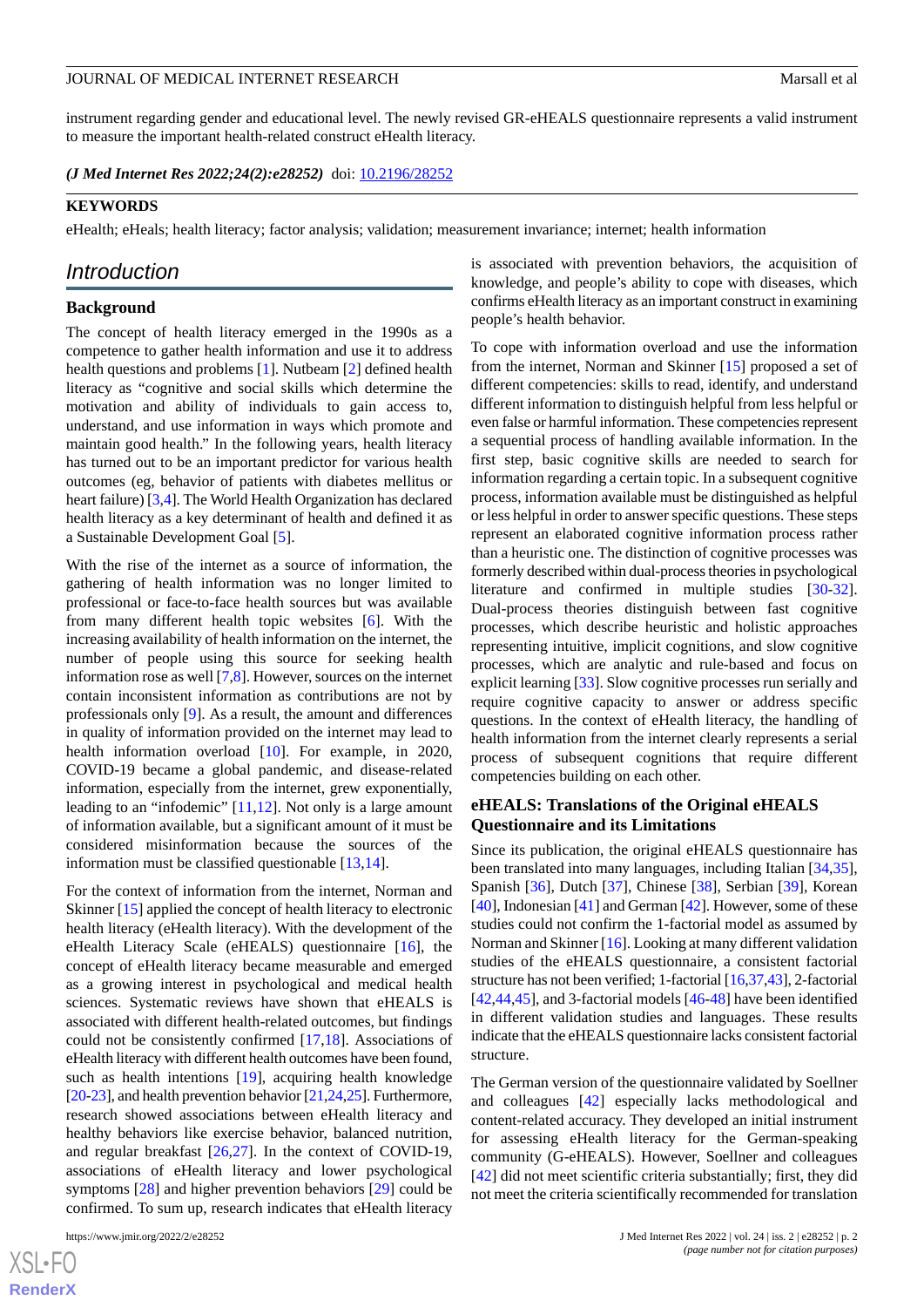of instruments. Second, in their 2-factorial model content validity was questionable because some items reflected the subdimension of information appraisal rather than the assigned subdimension of information seeking ("I know how to use the health information I find on the internet to help me" or "I feel confident in using information from the internet to make health decisions"). In addition, Soellner and colleagues [\[42](#page-13-8)] collected their data on a limited sample of 327 students aged 16 to 21 years at only one type of school (gymnasium: a German school type preparing for university attendance), and people of older age were not considered for validation. However, as people of older age may be less familiar using the internet [\[49](#page-13-14)-[51\]](#page-13-15) and eHealth literacy especially depicts a particular digital literacy, the model proposed by Soellner and colleagues [\[42](#page-13-8)] is possibly not valid for assessing eHealth literacy in older people. Moreover, the educational level of the participants could not be considered within their biased study sample. Juvalta and colleagues [\[52](#page-13-16)], who used the G-eHEALS, have also collected their data on a limited sample of young parents (88.5% female). In another German-speaking study, Reder and colleagues [\[53](#page-13-17)] have shown a 3-factorial structure for the G-eHEALS. However, only women participated in this study, which is a limited sample for examining the validity of the G-eHEALS. Inconsistent findings and methodological limitations of these studies indicate an unclear factorial structure of the G-eHEALS.

Another limitation of the original eHEALS questionnaire refers to insufficient representation of an elaborated cognitive information process. The original scale does not reflect the above-mentioned complexity of an information process in its entirety. Petrič and colleagues [\[54](#page-13-18)] focused on this limitation and developed an extended eHealth literacy scale (eHEALS-E). Creating a 20-item questionnaire, they found a 6-factorial structure. Despite this extension and other concepts and questionnaires [\[55](#page-14-0)-[57\]](#page-14-1), eHEALS is still the instrument most used for measuring eHealth literacy.

#### **Aims of This Study**

In summary, the G-eHEALS validated by Soellner and colleagues [[42\]](#page-13-8) was a valuable first approach to the important topic of eHealth literacy, but it underlies significant methodological limitations and lacks in psychometric quality. Nevertheless, as eHealth literacy could be confirmed as an important construct of health-related outcomes, the possibility of assessing eHealth literacy is crucial for health care practitioners and researchers in understanding health competence in German-speaking people. In response to the practical and scientific demands and described limitations, we developed a new instrument for measuring eHealth literacy with 4 objectives:

- Extension of the existing questionnaire of Norman and Skinner [[16\]](#page-12-6) by 8 nonoverlapping items proposed by Petrič and colleagues [[54\]](#page-13-18). By combining the questionnaires, a better representation of the construct of eHealth literacy regarding the cognitive processes of seeking, identifying, and evaluating health information should be achieved.
- German translation of the items according to common scientific recommendations [\[58](#page-14-2),[59\]](#page-14-3) to ensure content validity.
- Validation of the revised GR-eHEALS at a convenience sample in terms of construct and criterion validity. We decided to collect data in a convenience sample to reach participants with varied socioeconomic backgrounds. Furthermore, our goal was not to limit the sample in order to develop a measurement model that is as generic as possible.
- To our knowledge, there is no study examining measurement invariance of eHealth literacy between gender, age, or educational level in a German sample. Nevertheless, the interpretation of statistical differences between different groups of people requires measurement invariance between these groups [\[60](#page-14-4)]. As eHealth literacy represents competencies that are important for people regardless of their sociodemographic status, its measurement should obviously be independent of these influencing variables.

All in all, we are pursuing the study goals to develop a revised and validated instrument for measuring eHealth literacy. Further, we sought to examine the measurement invariance of the instrument regarding relevant sociodemographic variables.

# *Methods*

#### **Development of the New Instrument**

The revised eHealth Literacy Scale (GR-eHEALS) is based on the original items from the eHEALS [[16\]](#page-12-6) extended by adding items from the eHEALS-E questionnaire from Petrič and colleagues [\[54](#page-13-18)]. The translation was conducted following the guidelines proposed by Beaton and colleagues [\[58](#page-14-2)] and Guillemin and colleagues [\[59](#page-14-3)] for translation of academic literature to ensure content validity. Accordingly, in a first step, 2 of the authors translated the items into German and merged these translations into a first translation proposal. In the second step, this proposal was discussed within a systematic expert panel consisting of the 2 translators and 2 psychologists who are experts in the context of health care and eHealth. The resulting second proposal was translated back into English in the third step to confirm that the essential meaning of the items is consistent with the original items. In the fourth step, cognitive interviews were conducted to make sure that all items are easy to understand, do not include offensive speech, and do not discriminate for age or gender. Interviewees were aged 23 to 72 years and had different educational backgrounds. The resulting final version of the translated and extended version consisted of 16 items. The original items and the translated items are displayed in [Multimedia Appendix 1.](#page-11-9) Items 1 to 8 are translated from the original eHEALS questionnaire from Norman & Skinner [\[16](#page-12-6)], and items 9 to 16 are translated from the questionnaire (eHEALS-E) from Petrič and colleagues [\[54](#page-13-18)]. All subsequent nominations of item numbers refer to the item numbers mentioned in [Multimedia Appendix 1.](#page-11-9) To validate the GR-eHEALS, we performed a prestudy in which we aimed to check for any complications in answering the translated items and to conduct an item analysis The results of this analysis are displayed in [Multimedia Appendix 2.](#page-11-10) As the prestudy showed solid item characteristics, the developed instrument was considered good fitting for the purpose of the main study.

 $XS$  $\cdot$ FC **[RenderX](http://www.renderx.com/)**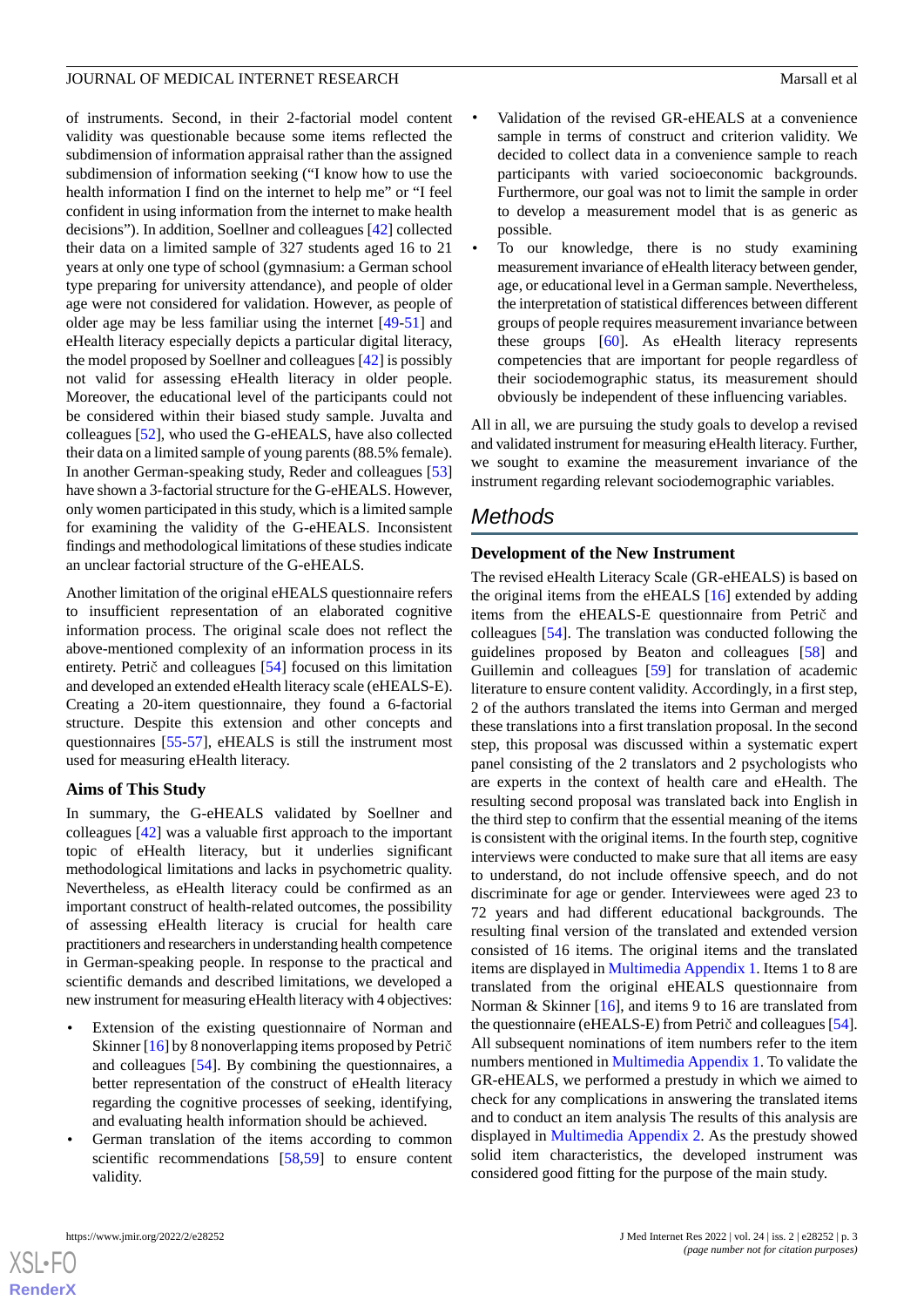# **Study Design and Participants**

The cross-sectional study was conducted via Unipark (Tivian XI GmbH), an online survey tool, between October and November 2020. The ethics committee of the Faculty of Medicine of the University of Duisburg–Essen reviewed and approved this study (20-9592-BO).

All data were collected anonymously. Participants for this study were recruited via personal and occupational networks and online social networks (Xing, Facebook, LinkedIn). In our analyses, only complete data sets were considered. From a total of 1634 participants, 524 have completed our questionnaire in full, which represents a completion rate of 32.1% and can be considered typical for an online survey [\[61](#page-14-5)]. We excluded cases in which participants took less than 5:34 minutes (5% percentile) or more than 25:45 minutes (95% percentile) to complete the survey. Furthermore, we excluded 1 participant for being under 18 years old. As only 1 person indicated gender as diverse, we excluded this case in order to perform the analysis of measurement invariance of gender. The resulting sample consisted of 470 respondents. The sample size is in accordance with recommendations for validation studies [\[62](#page-14-6)[,63](#page-14-7)]. Answering the questionnaire took 11:32 (SD 4:24) minutes on average. All data supporting the conclusion of the study are included in [Multimedia Appendix 3.](#page-11-11)

In the main study, it was our objective to validate the GR-eHEALS in a convenience sample to verify its convergent, discriminant, and criterion validity and test for measurement invariance.

We verified convergent validity by assuming a positive correlation between eHealth literacy and health literacy, which measures a similar construct but does not take the source of information into account. Furthermore, we assumed eHealth literacy to be positively interrelated with internet confidence and negatively associated with internet anxiety as eHealth literacy particularly focuses on the gathering of information from the internet.

To verify discriminant validity, we captured impulsivity and common personality traits assuming no significant interrelations. As eHealth literacy reflects competencies in dealing with health-related information [\[15](#page-12-5)] rather than a personality trait, there should be no content-related overlaps between eHealth literacy and personality traits.

Additionally, we considered the possible outcome variables mental and physical health status and life satisfaction to examine criterion validity. Criterion validity of an instrument describes the ability to prove relationships between the construct itself and possible outcomes [[64\]](#page-14-8). Thus, we expected eHealth literacy to be associated with above mentioned health-related variables.

The survey included the following questionnaires (sample items presented below are translations). Most scales were assessed on 5-point Likert scales from 1=strongly disagree to 5=strongly agree. Exceptions are separately explained below. Scales contained inverted items that were recoded prior to statistical analyses.

#### **Measurements**

# *Health Literacy*

Participants rated their health literacy on 16 items from the Health Literacy Questionnaire from Röthlin and colleagues [[65\]](#page-14-9). A sample item is "How easy/difficult is it to find information about therapies for diseases that affect you?" Health literacy was measured on a 2-point scale (easy/hard). Therefore, it is used as a sum-score indicating the extent of health literacy between 0 and 16 (mean 12.63 [SD 2.99]). Cronbach alpha of this scale was .79.

# *Impulsivity*

We used the 8-item Impulsive Behavior–8 Scale from Kovaleva and colleagues [\[66](#page-14-10)] to measure impulsivity (eg, "Sometimes I spontaneously do things that I should not have done"). Cronbach alpha of this scale was .72 (mean 2.78 [SD 0.59]).

# *Personality Traits*

Personality traits (extraversion, neuroticism, openness, conscientiousness, and agreeableness) were each assessed by 2 items from Rammstedt and colleagues [\[67](#page-14-11)]. A sample item for neuroticism is "I get nervous and insecure easily." Extraversion (mean 3.30 [SD 1.04]), neuroticism (mean 3.08 [SD 0.97]), openness (mean 3.61 [SD 0.99]), conscientiousness (mean 3.59 [SD 0.75]), and agreeableness (mean 3.15 [SD 0.76]) had Cronbach alphas of .79, .66, .62, .38, and .19, respectively. Due to low reliabilities, conscientiousness and agreeableness were excluded from the following analyses.

# *Further Constructs*

In addition, we asked for internet confidence (3 items; mean 3.74 [SD 0.72], Cronbach alpha .89), internet anxiety (3 items; mean 1.81 [SD 0.82], Cronbach alpha .81) and single items to measure physical (mean 7.37 [SD 1.58]) and mental health (mean  $7.27$  [SD 1.90]) on 11-point Likert scales from 0=very bad health to 10=very good health (all self-formulated), and life satisfaction at a 5-point Likert scale from 1=not satisfied at all to 5=totally satisfied (mean 3.76 [SD 0.83]) from Beierlein and colleagues [[68\]](#page-14-12).

Furthermore, sociodemographic variables (age, gender, marital status, educational level, financial situation, internet availability, and community size) were considered to make sure that the sample represents the population.

#### **Statistical Analysis**

All data analyses were conducted using R (R Foundation for Statistical Computing), RStudio, and several packages.

Prior to conducting confirmatory factor analysis (CFA), we performed an exploratory factor analysis (EFA) to evaluate whether data were suitable for factor analysis. We used the Kaiser-Meyer-Olkin (KMO) and Bartlett test of sphericity for evaluation. Factor extraction was conducted using maximum likelihood estimation with Promax oblique rotation and number of factors were identified by scree plot inspection and Kaiser criterion (eigenvalue >1). Factor loadings ≥0.4 were considered as significant [\[69](#page-14-13)].

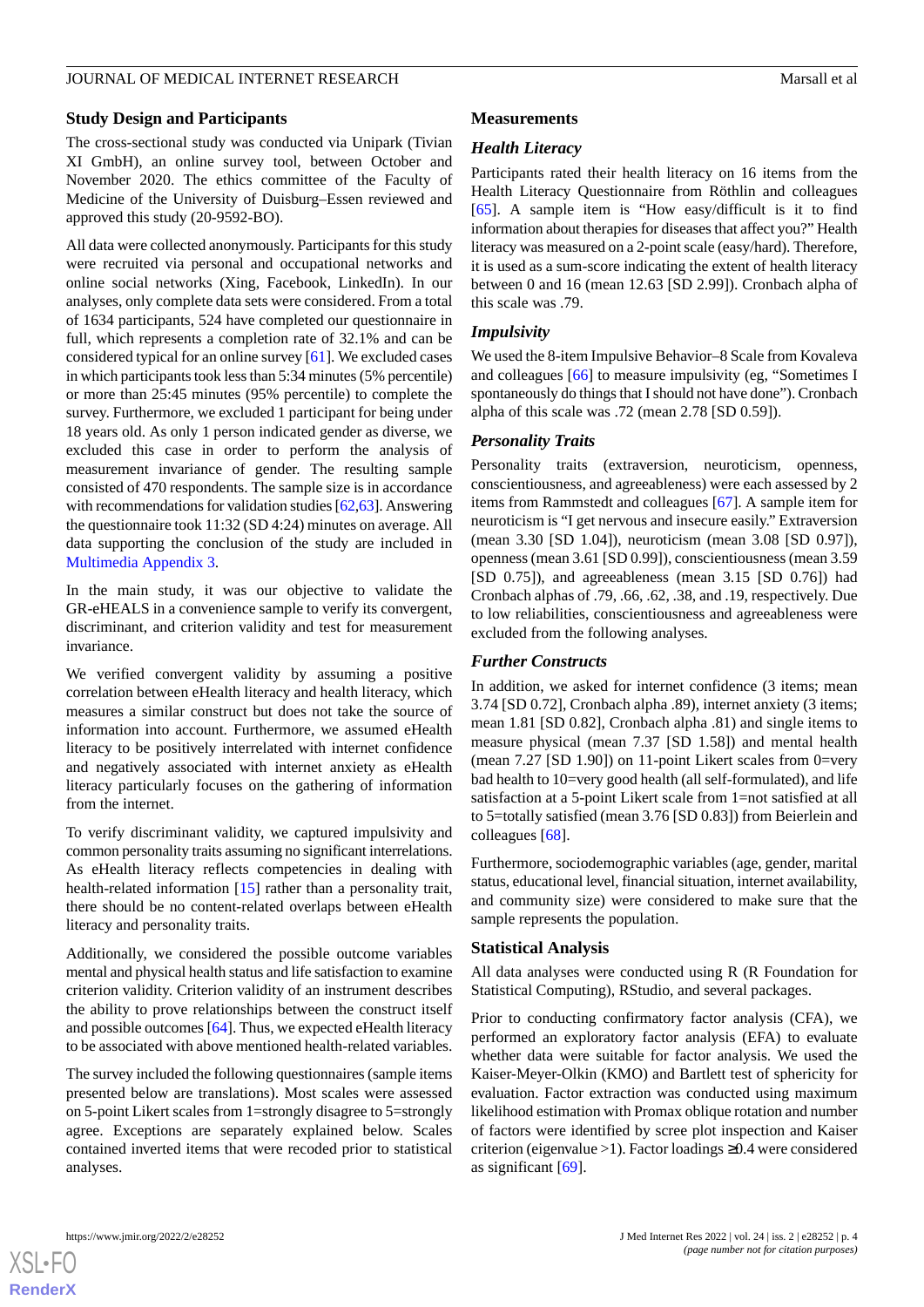Subsequently, we performed consecutive CFA and compared fit indices and factor loadings to confirm the best-fitting model by considering the recommendations of Hu and Bentler [\[70](#page-14-14)] who assume to achieve a comparative fit index (CFI) and Tucker Lewis index (TLI) about 0.95 and root mean square error of approximation (RMSEA) and standardized root mean square residual (SRMR) about 0.06 and 0.08, respectively. We used the robust maximum likelihood estimator as our prestudy showed that items were slightly negative skewed, and a robust estimator is more likely to produce less biased model statistics than maximum likelihood estimator [\[71](#page-14-15)].

Two-tailed Pearson correlations were conducted considering a significance level of 5% to examine convergent, discriminant, and criterion validity.

We performed tests of measurement invariance on our final model to examine whether the measurement is reliable for both genders as well as 2 age groups and 3 groups of educational level. For this purpose, we performed consecutive multigroup CFA with progressively stricter model assumptions by fixing an increasing number of model parameters for each of 3 measurement invariance models.

Measurement invariance—as a prerequisite for the interpretation of mean differences—is verified by 3 consecutive steps with

increasingly strict model assumptions for (1) the number of factors and the pattern of factor-indicator relationships (configural invariance), (2) factor loadings (metric invariance), and (3) intercepts of indicators (scalar invariance) [\[72](#page-14-16)]. These 3 steps assume that there are no differences between observed groups regarding these parameters, and interpretation of mean differences is valid when scalar invariance is confirmed [[73\]](#page-14-17). Differences between groups should only be interpreted when measurement invariance is confirmed since otherwise differences between groups may occur due to the fact that an instrument does not measure equally between different groups [[60,](#page-14-4)[73,](#page-14-17)[74\]](#page-14-18).

We applied a cutoff criterion of a difference of CFI (ΔCFI) of 0.01 as it is proposed as appropriate to assume invariance between two models [\[75](#page-14-19),[76\]](#page-14-20). Thus, for evaluation of measurement invariance we considered the model fit indices and difference of CFI between compared models.

# *Results*

# **Sample Characteristics**

Mean age of participants was 37.16 (SD 13.4, min 18, max 82, median 33) years. Sample characteristics of all other sociodemographic variables are shown in [Table 1.](#page-5-0)

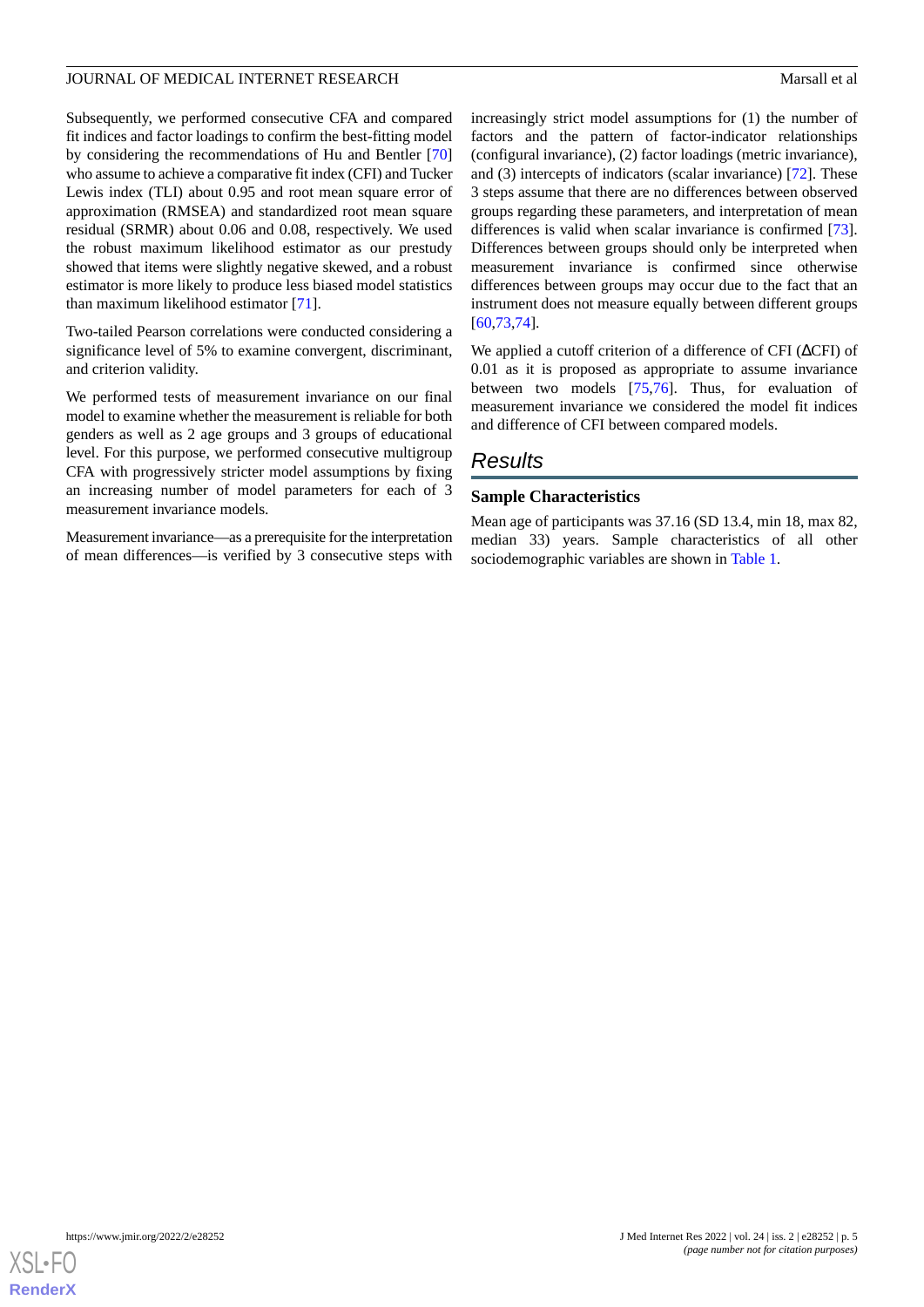# JOURNAL OF MEDICAL INTERNET RESEARCH Marsall et al

<span id="page-5-0"></span>Table 1. Summary of sample characteristics (n=470).

| Characteristics |                                   | Values, $n$ $(\%)$ |  |  |  |  |
|-----------------|-----------------------------------|--------------------|--|--|--|--|
|                 | Gender                            |                    |  |  |  |  |
|                 | Female                            | 332 (70.6)         |  |  |  |  |
|                 | Male                              | 138 (29.4)         |  |  |  |  |
|                 | <b>Marital status</b>             |                    |  |  |  |  |
|                 | Married                           | 161(34.3)          |  |  |  |  |
|                 | Not married, in partnership       | 183 (38.9)         |  |  |  |  |
|                 | Single                            | 115 (24.5)         |  |  |  |  |
|                 | Other                             | 11(2.3)            |  |  |  |  |
|                 | <b>Educational level</b>          |                    |  |  |  |  |
|                 | Lower secondary school            | 5(1.1)             |  |  |  |  |
|                 | Upper secondary school            | 24(5.1)            |  |  |  |  |
|                 | University entrance qualification | 77(16.4)           |  |  |  |  |
|                 | Vocational training               | 91 (19.4)          |  |  |  |  |
|                 | University degree                 | 273 (58.1)         |  |  |  |  |
|                 | <b>Financial situation</b>        |                    |  |  |  |  |
|                 | Very good                         | 9(1.9)             |  |  |  |  |
|                 | Good                              | 47(10.0)           |  |  |  |  |
|                 | Middling                          | 114 (24.3)         |  |  |  |  |
|                 | Bad                               | 220(46.8)          |  |  |  |  |
|                 | Very bad                          | 80 (17.0)          |  |  |  |  |
|                 | Internet availability             |                    |  |  |  |  |
|                 | Always available                  | 288 (61.3)         |  |  |  |  |
|                 | Mostly available                  | 177(37.7)          |  |  |  |  |
|                 | Occasionally available            | 5(1.1)             |  |  |  |  |
|                 | Not available                     | 0(0.0)             |  |  |  |  |
|                 | <b>Community size</b>             |                    |  |  |  |  |
|                 | Big city (>100,000 inhabitants)   | 244 (51.9)         |  |  |  |  |
|                 | Medium city (>20,000 inhabitants) | 88 (18.7)          |  |  |  |  |
|                 | Small city (>5000 inhabitants)    | 76(16.2)           |  |  |  |  |
|                 | Rural village (<5000 inhabitants) | 62(13.2)           |  |  |  |  |

# **Exploratory Factor Analysis**

KMO revealed a value of 0.92 and Bartlett test of sphericity was highly significant (*P*<.001), indicating that data were suitable for factor analysis. Empirical Kaiser criterion and scree plot implied a 2-factor model. [Table 2](#page-6-0) shows factor loadings of the 2 factors.

As item 14 did not significantly load on any of the 2 factors it was excluded from the following analysis. The remaining 15 items were considered in the CFA.

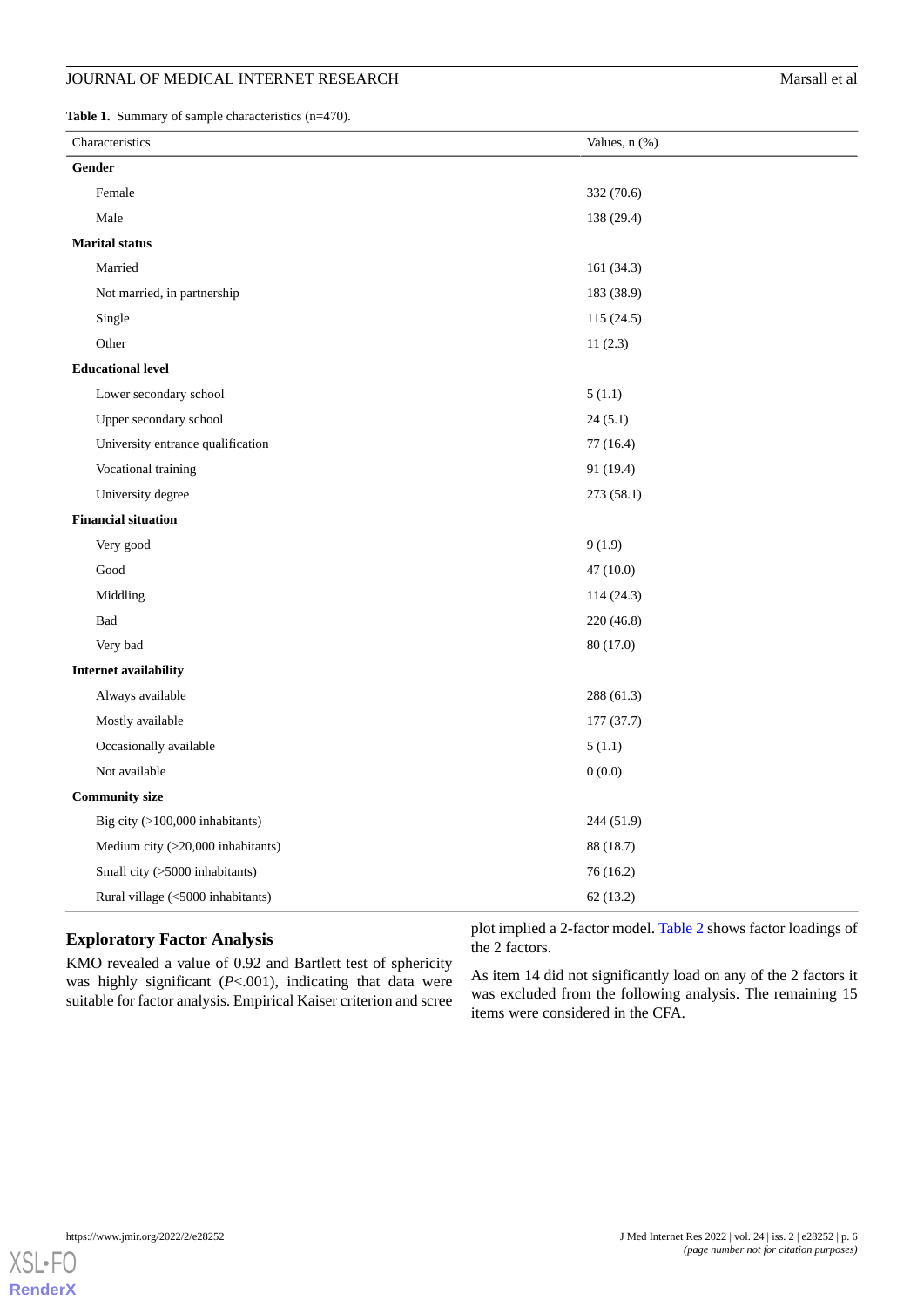<span id="page-6-0"></span>**Table 2.** Results of exploratory factor analysis.

| Item no          | Factor $1\,$ | Factor 2 |
|------------------|--------------|----------|
| $\,1\,$          | $0.88\,$     | $-0.06$  |
| $\sqrt{2}$       | $0.80\,$     | 0.03     |
| $\mathfrak{Z}$   | 0.84         | $0.00\,$ |
| $\overline{4}$   | 0.97         | $-0.06$  |
| $\mathfrak{S}$   | 0.49         | 0.37     |
| $\sqrt{6}$       | $0.10\,$     | 0.62     |
| $\boldsymbol{7}$ | $0.03\,$     | $0.70\,$ |
| $\,8\,$          | $0.28\,$     | 0.49     |
| 9                | $0.00\,$     | 0.78     |
| $10\,$           | $-0.12$      | 0.78     |
| $11\,$           | $-0.11$      | 0.75     |
| 12               | $-0.07$      | 0.56     |
| 13               | $0.12\,$     | 0.56     |
| 14               | 0.32         | 0.31     |
| $15\,$           | 0.44         | $0.01\,$ |
| $16\,$           | 0.44         | $-0.09$  |

#### **Confirmatory Factor Analysis**

In model 1, 15 items were assigned on the 2 factors identified by the EFA. Based on the content meanings of the underlying items, factor 1 represents information seeking and factor 2 represents information appraisal. However, items 13, 5, and 15 did not fit the factor proposed by the EFA in terms of their content. Therefore, item 13 was reassigned to information seeking whereas items 5 and 15 were reassigned to information appraisal in model 2. For model 3, we removed 6 items due to low factor loadings (<0.65). Moreover, we excluded 1 more item to develop a parsimonious model resulting in a 2-factorial model with 4 items on each of the 2 factors. [Table 3](#page-6-1) shows the model fits of the 3 models.

CFI, TLI, and SRMR practically meet the criteria of a good model fit. RMSEA is slightly above the recommendations of Hu and Bentler [\[70](#page-14-14)]. Considering the recommendations, model 3 shows an acceptable-to-good model fit.

[Figure 1](#page-7-0) depicts the structure of the 2-factorial model with its factor loadings. All item factor loadings were greater than  $λ=0.71$ .

Information seeking and information appraisal achieved satisfactory Cronbach alphas of .92 and .83, respectively. [Table](#page-7-1) [4](#page-7-1) shows the statistics of the final items. Based on mean and standard deviation, lower levels of information seeking and information appraisal are below a mean score of 2.99 and 3.20, respectively. Higher levels can be assumed above mean scores of 4.71 and 4.69, respectively.

<span id="page-6-1"></span>**Table 3.** Results of the confirmatory factor analyses.

| Model | Chi-square | df | CFI <sup>a</sup> | TLI <sup>D</sup> | RMSEA <sup>c</sup> | SRMR <sup>a</sup> | $AIC^e$   | BIC <sup>t</sup> |
|-------|------------|----|------------------|------------------|--------------------|-------------------|-----------|------------------|
|       | 433.5      | 89 | 0.891            | 0.871            | 0.100              | 0.067             | 16029.832 | 16158.567        |
| ∼     | 519.8      | 89 | 0.863            | 0.839            | 0.112              | 0.084             | 16136.608 | 16265.343        |
|       | 117.0      | 19 | 0.942            | 0.915            | 0.127              | 0.055             | 7782.043  | 7852.640         |

<sup>a</sup>CFI: comparative fit index.

<sup>b</sup>TLI: Tucker Lewis index.

<sup>c</sup>RMSEA: root mean square error of approximation.

<sup>d</sup>SRMR: standardized root mean square residual.

<sup>e</sup>AIC: Akaike information criterion.

<sup>f</sup>BIC: Bayesian information criterion.

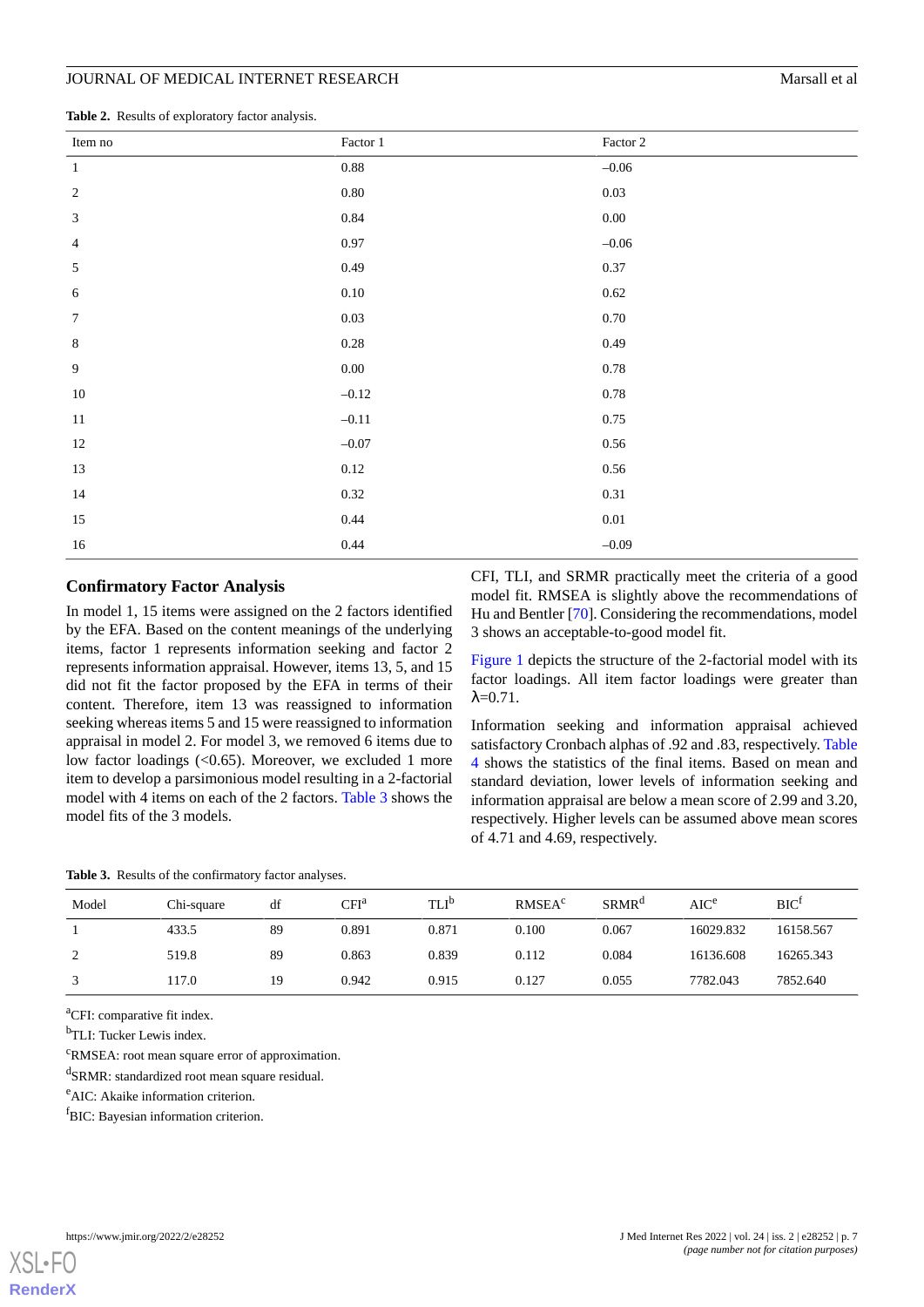<span id="page-7-0"></span>Figure 1. A 2-factorial, intercorrelated model of eHealth literacy.



<span id="page-7-1"></span>

|  |  |  |  |  |  | Table 4. Descriptive statistics of the revised German eHealth Literacy Scale (GR-eHEALS) items. |  |
|--|--|--|--|--|--|-------------------------------------------------------------------------------------------------|--|
|--|--|--|--|--|--|-------------------------------------------------------------------------------------------------|--|

| Item                                                                                                                                     | Mean $(SD)$ | Median | Skew    |
|------------------------------------------------------------------------------------------------------------------------------------------|-------------|--------|---------|
| <b>Information seeking</b>                                                                                                               | 3.85(0.86)  | 4.00   | $-0.78$ |
| 1. Ich weiß, wie ich Internetseiten mit hilfreichen Gesundheitsinformationen finden kann.                                                | 3.93(0.95)  | 4.00   | $-0.93$ |
| 2. Ich weiß, wie ich das Internet nutzen kann, um Antworten auf meine Gesundheitsfragen zu erhalten.                                     | 4.04(0.87)  | 4.00   | $-1.01$ |
| 3. Ich weiß, welche Seiten mit Gesundheitsinformationen im Internet verfügbar sind.                                                      | 3.63(1.00)  | 4.00   | $-0.60$ |
| 4. Ich weiß, wo ich im Internet hilfreiche Gesundheitsinformationen finden kann.                                                         | 3.81(1.01)  | 4.00   | $-0.89$ |
| <b>Information appraisal</b>                                                                                                             | 3.95(0.74)  | 4.00   | $-0.77$ |
| 5. Ich weiß Gesundheitsinformationen aus dem Internet so zu nutzen, dass sie mir weiterhelfen.                                           | 3.91(0.88)  | 4.00   | $-0.77$ |
| 6. Ich bin in der Lage, Internetseiten mit Gesundheitsinformationen kritisch zu bewerten.                                                | 4.18(0.87)  | 4.00   | $-1.24$ |
| 7. Ich kann zwischen vertrauenswürdigen und fragwürdigen Internetseiten mit Gesundheitsinforma-<br>tionen unterscheiden.                 | 4.07(0.84)  | 4.00   | $-0.93$ |
| 8. Ich fühle mich sicher darin, Informationen aus dem Internet zu nutzen, um Entscheidungen in<br>Bezug auf meine Gesundheit zu treffen. | 3.62(1.03)  | 4.00   | $-0.57$ |

#### **Validation of the GR-eHEALS**

To examine convergent, discriminant, and criterion validity of the GR-eHEALS, we performed correlation analyses with the 2 factors (information seeking and information appraisal). Moreover, correlations of the 2 factors with demographic variables were calculated. Results are shown in [Table 5.](#page-8-0) Both factors were strongly positively correlated with health literacy

and internet confidence and strongly negatively correlated with internet anxiety. None of the 2 scales correlated significantly with impulsivity or extraversion. Information appraisal was interrelated with neuroticism while information seeking was associated with openness. Information appraisal was correlated with mental and physical health and life satisfaction, which was not true for information seeking. Furthermore, information seeking was significantly associated with age.

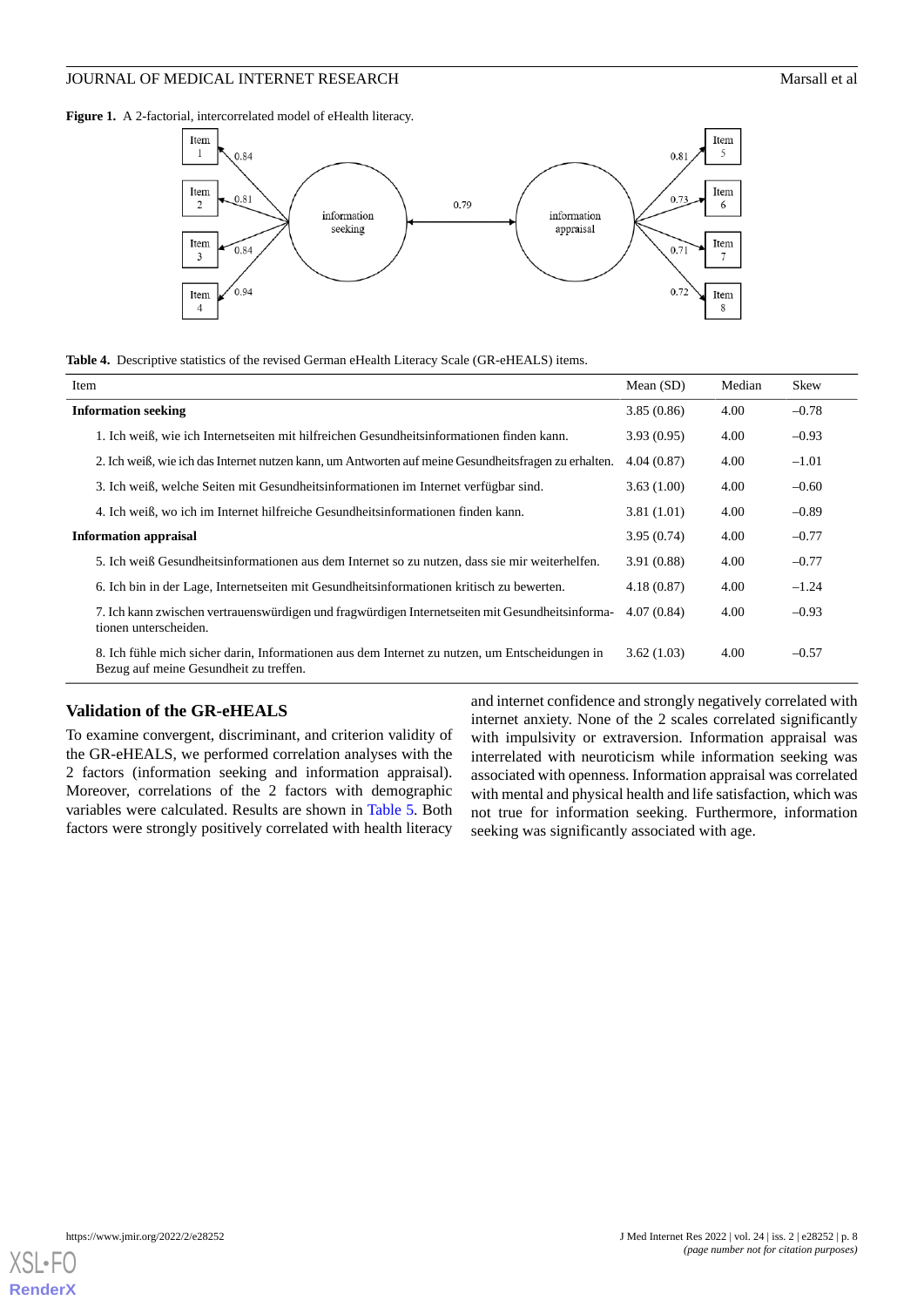<span id="page-8-0"></span>**Table 5.** Pearson correlation coefficients of the eHealth literacy factors.

| <b>Scales</b>                | Information seeking $(P$ value) | Information appraisal $(P$ value) |
|------------------------------|---------------------------------|-----------------------------------|
| <b>Convergent validity</b>   |                                 |                                   |
| Health literacy              | $0.43$ (<.001)                  | $0.53$ (<.001)                    |
| Internet confidence          | $0.17 \, \text{(.001)}$         | $0.17 \, (\le 0.001)$             |
| Internet anxiety             | $-0.21$ (<.001)                 | $-0.23$ (<.001)                   |
| <b>Discriminant validity</b> |                                 |                                   |
| Impulsivity                  | $-0.06$ (.16)                   | $-0.05$ (.28)                     |
| Extraversion                 | $-0.03(0.58)$                   | 0.03(.56)                         |
| Neuroticism                  | $-0.08$ (.09)                   | $-0.14(0.001)$                    |
| Openness                     | 0.10(0.03)                      | 0.07(0.12)                        |
| <b>Criterion validity</b>    |                                 |                                   |
| Mental health                | 0.06(0.20)                      | $0.19$ (<.001)                    |
| Physical health              | 0.06(0.21)                      | 0.12(0.01)                        |
| Life satisfaction            | $-0.01(0.83)$                   | 0.12(0.01)                        |
| Sociodemographic variables   |                                 |                                   |
| Age                          | 0.10(0.02)                      | 0.06(0.16)                        |
| Gender                       | $-0.03(0.55)$                   | 0.01(0.78)                        |
| Marital status               | $-0.02$ (.71)                   | $-0.07(0.15)$                     |
| <b>Educational level</b>     | $-0.04$ (.39)                   | $-0.02$ (.68)                     |
| Financial situation          | $-0.05$ (.27)                   | 0.04(0.45)                        |
| Internet availability        | $0.01$ (.76)                    | 0.02(0.71)                        |
| Community size               | 0.02(0.60)                      | $-0.04(0.41)$                     |

# **Test of Measurement Invariance**

Measurement invariance of the GR-eHEALS was performed to test whether the scale is a suitable measurement independently of gender, age, and educational level. Prior to these analyses, a median split was performed to separate participants into 2 groups according to age. Median age was 33 years. Also, to divide the study sample into 3 groups of educational levels, we separated participants into people who held a university degree, people who completed a vocational training, and people who had any

school certificate. Results of the analyses are shown in [Table](#page-9-0) [6.](#page-9-0)

Besides chi-square and fit indices, [Table 6](#page-9-0) shows the differences of CFI between models. Regarding measurement invariance of gender and education, all changes in CFI are below 0.01, indicating that model fits did not substantially decrease between more constraint models. Measurement invariance regarding age must be rejected as configural invariance could not be confirmed.

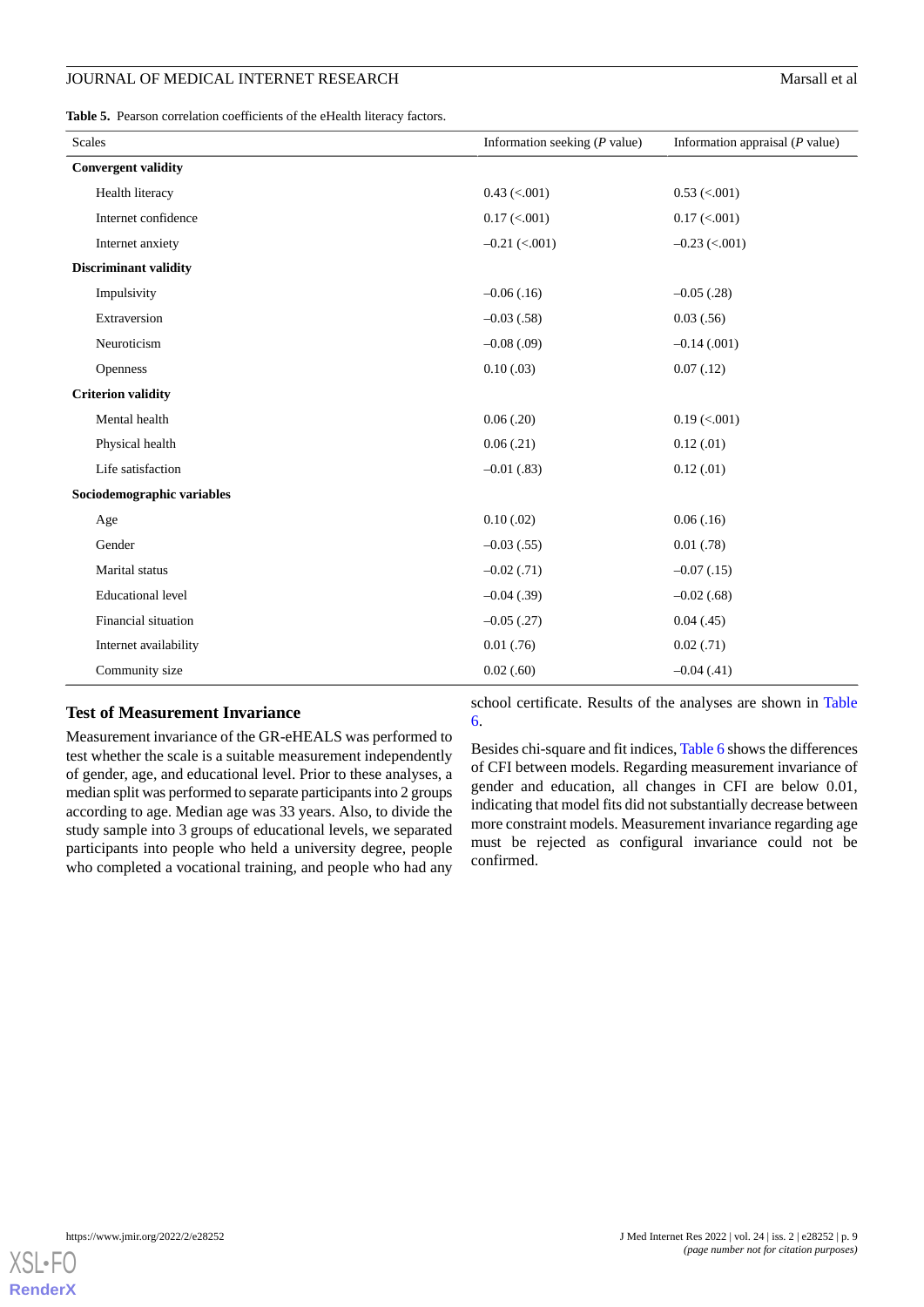<span id="page-9-0"></span>**Table 6.** Results of measurement invariance for gender, age, and education using multigroup confirmatory factor analysis.

| Model               |                         | Chi-square | df | CFI <sup>a</sup> | TLI <sup>b</sup> | RMSEA <sup>c</sup> | SRMR <sup>d</sup> | $\Delta$ CFI <sup>e</sup> |
|---------------------|-------------------------|------------|----|------------------|------------------|--------------------|-------------------|---------------------------|
|                     |                         |            |    |                  |                  |                    |                   |                           |
| Gender <sup>f</sup> |                         |            |    |                  |                  |                    |                   |                           |
|                     | Configural <sup>g</sup> | 154.937    | 38 | 0.94             | 0.905            | 0.135              | 0.056             | 0.006                     |
| Metric              |                         | 166.889    | 44 | 0.93             | 0.916            | 0.128              | 0.066             | 0.002                     |
| Scalar              |                         | 181.273    | 50 | 0.93             | 0.923            | 0.122              | 0.068             | 0.002                     |
| Age <sup>h</sup>    |                         |            |    |                  |                  |                    |                   |                           |
|                     | Configural <sup>g</sup> | 187.672    | 38 | 0.92             | 0.883            | 0.150              | 0.059             | 0.021                     |
| Metric              |                         | 185.713    | 44 | 0.92             | 0.901            | 0.138              | 0.059             | $-0.002$                  |
| Scalar              |                         | 197.419    | 50 | 0.92             | 0.913            | 0.130              | 0.060             | 0.001                     |
| Education           |                         |            |    |                  |                  |                    |                   |                           |
|                     | Configural <sup>g</sup> | 170.758    | 57 | 0.94             | 0.904            | 0.136              | 0.058             | 0.007                     |
| Metric              |                         | 174.474    | 69 | 0.94             | 0.926            | 0.119              | 0.061             | $-0.004$                  |
| Scalar              |                         | 196.107    | 81 | 0.94             | 0.934            | 0.112              | 0.063             | 0.002                     |

<sup>a</sup>CFI: comparative fit index.

b<sub>TLI</sub>: Tucker Lewis index.

<sup>c</sup>RMSEA: root mean square error of approximation.

<sup>d</sup>SRMR: standardized root mean square residual.

<sup>e</sup>Change in CFI compared to preceding model.

f Female n=332; male n=138.

<sup>g</sup>Change of CFI compared to model 3.

h<sub>Age>median n=240; age<median n=230.</sub>

<sup>i</sup>University degree n=273; vocational training n=91; school certificate n=106.

# *Discussion*

#### **Principal Findings**

The results of our factor analyses show that eHealth literacy consists of 2 factors, information seeking and information appraisal. Our first study aim was to examine whether the measurement of eHealth literacy could be improved by adding nonoverlapping items from the eHEALS-E [[54\]](#page-13-18) to the original eHEALS [[16\]](#page-12-6). We performed an EFA and several CFAs to examine the factorial structure of our instrument. Our analyses show that the measurement of eHealth literacy could not be improved by adding additional items to the well-established eHEALS questionnaire.

However, our study significantly contributes to the existing measurement of eHealth literacy. By strongly following scientific recommendations regarding academic translations, we developed the GR-eHEALS with high content validity. By taking statistical and content-related consideration into account when conducting factor analyses, we developed a measurement model of eHealth literacy with high content validity and acceptable-to-good model fit. Cronbach alpha was satisfactory for the 2 factors indicating good internal consistency and confirming reliability of the instrument.

Our findings on the examination of convergent, discriminant, and criterion validity of our instrument were not completely consistent with our expectations and require critical discussion.

As expected, the 2 factors showed significant correlations with the convergent constructs of health literacy, internet confidence, and internet anxiety. By contrast, while impulsivity and extraversion consistently showed, as expected, no significant correlations with the 2 factors, neuroticism and openness indicated more inconsistent interrelations. Neuroticism was strongly negatively correlated with information appraisal, but not with information seeking. On the other hand, openness was only correlated with information seeking but not with information appraisal. To understand these unexpected correlational patterns, we examined findings of studies discovering the associations of personality traits and health-related constructs. Other studies showed that neuroticism is associated with lower health behavior self-efficacy and health behaviors [\[77](#page-14-21)] and lower internet use for learning and education [[78\]](#page-14-22). These findings could indicate that neuroticism distorts cognitive processes of higher elaboration that are required for information appraisal but not necessarily for information seeking. Regarding the personality trait of openness, Bogg and Vo [[79\]](#page-15-0) have shown that people with higher openness more often search the internet regarding health-related topics. One could think that openness promotes people to search for new information in a sense of curiosity. However, the subsequent and cognitively demanding process of information appraisal may not be promoted by people's openness.

Referring to the examination of criterion validity, positive correlations with the possible outcome variable mental health,

```
XSL•FO
RenderX
```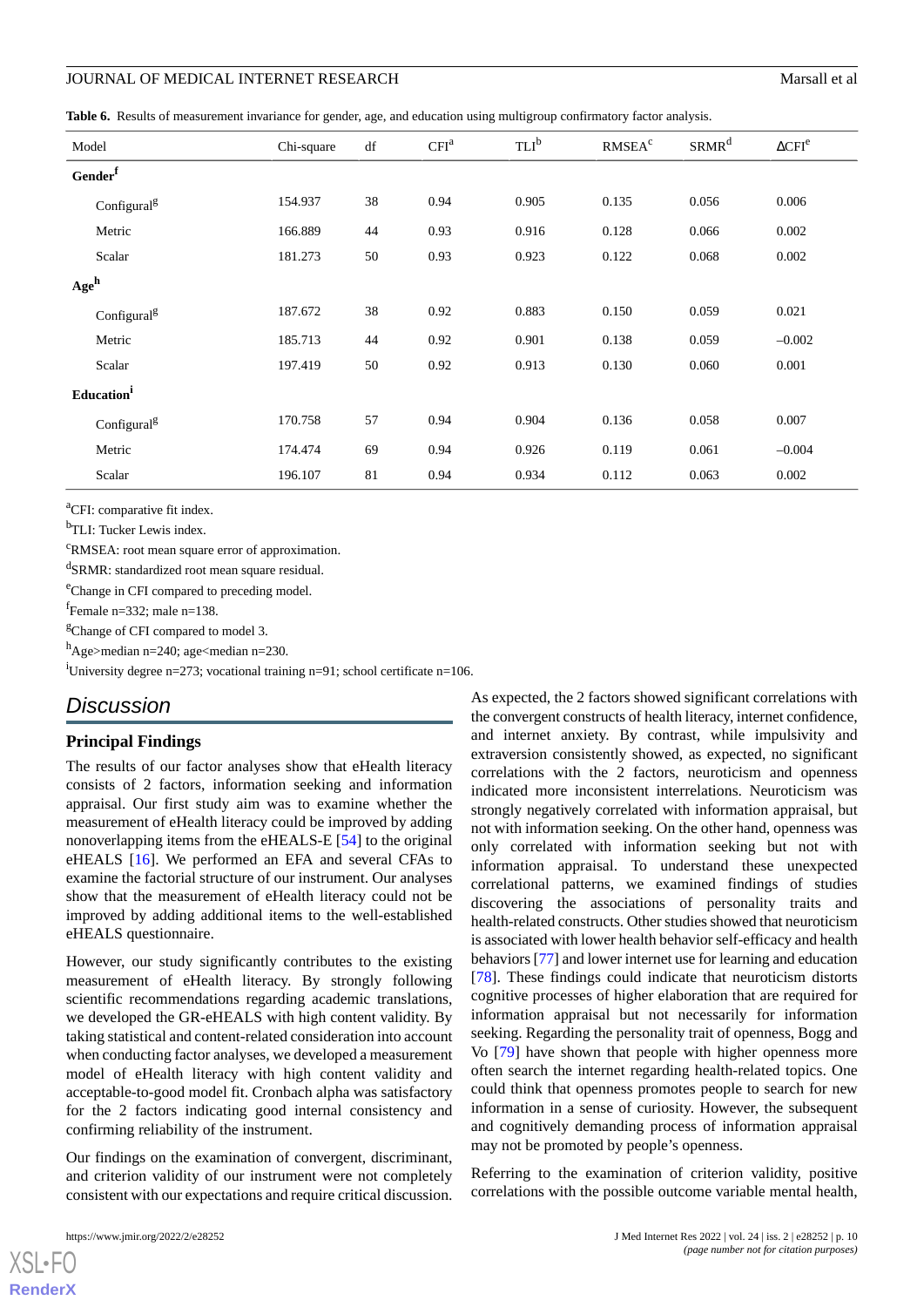physical health, and life satisfaction were expected, although only information appraisal was significantly related to these constructs. These results could be potentially explained by the idea that information seeking is a process that requires cognitive efforts but may not be sufficient to promote satisfaction and health status on its own but needs a high competency in information appraisal as a mandatory precondition. However, the search of information is a necessary process to perform the subsequent process of information appraisal.

To sum up, convergent validity of our instrument can be comprehensively confirmed. Examination of discriminant validity and criterion validity reveal unexpected findings that should be subjects of further studies. Despite our results not completely meeting our expectations, findings indicate that the 2 factors represent different cognitive processes in line with dual-process theories of analytic and rule-based processes: information seeking as a first of 2 consecutive competencies exclusively focuses on the process of searching information on the internet but not on a deeper application of the information found. Within a second consecutive competency built on information seeking, information appraisal describes a cognitive process of interpretation of information and its application on personal health-related questions.

Furthermore, we investigated the measurement invariance for gender, age, and educational level. The results of our study suggest that measurement invariance of the GR-eHEALS can be assumed for gender and educational level at a scalar level of invariance but not for age. Our study is the first to examine measurement invariance for these sociodemographic variables. Particularly regarding sample limitations of previous studies investigating eHealth literacy, the GR-eHEALS is the first instrument that can be deployed and interpreted regardless of gender and educational level. Therefore, future researchers are able to interpret statistical differences of these sociodemographic variables on eHealth literacy by using the GR-eHEALS. This is highly important as one could think of differential levels of eHealth literacy due to gender, which was confirmed for the construct of health literacy [[80\]](#page-15-1). Regarding educational level, studies suggest that education also plays a role in the context of eHealth literacy [[81,](#page-15-2)[82](#page-15-3)], but, to our knowledge, neither used instruments confirmed to be measurement invariant.

Concerning the finding of inequality of our instrument with respect to age, one potential explanation could be that older people are less familiar with using the internet than younger people in terms of a digital divide [[49\]](#page-13-14) and have a different understanding of information seeking and information appraisal than younger people. Chesser and colleagues [\[83](#page-15-4)] suggest that age is a relevant variable in the context of eHealth literacy. Further, in our data we found significant interrelations of age and information seeking but not of age and information appraisal. This should be examined further in upcoming research.

In summary, prior research indicates that the investigation of differences of eHealth literacy of different groups of people is of high scientific interest. Nonetheless, previous studies were lacking considering statistical differences should not be interpreted unless measurement invariance is confirmed. With

 $XS$  $\cdot$ FC **[RenderX](http://www.renderx.com/)** the GR-eHEALS, we close this gap and contribute substantially to the understanding of the concept of eHealth literacy and the interpretation of mean differences for gender and educational level.

Due to its high validity, the GR-eHEALS provides researchers and practitioners with a measurement for the increasingly important construct of eHealth literacy. As eHealth literacy is linked with many health-related outcomes and behaviors [[19,](#page-12-9)[26,](#page-12-15)[27\]](#page-12-16), the GR-eHEALS could provide a basis for educational programs to improve eHealth literacy by focusing on the main cognitive processes important for interpreting health information from the internet. Also, there is evidence that students lack in competencies regarding eHealth literacy [[84\]](#page-15-5). Hence, the assessment and development of eHealth literacy should be a part of students' curriculum to provide young people with the competencies needed to maintain or improve one's health status. Consequently, the GR-eHEALS could be part of educational psychologists' diagnostic repertoire as well as a foundation for specialist training programs in schools and universities. We propose that the results of the GR-eHEALS should be interpreted based on the 2 competencies for diagnostic and interventions of eHealth literacy considering the described mean scores for higher and lower levels of information seeking and information appraisal.

#### **Strengths and Limitations**

The main strengths of this study are the high methodological and psychometric standards applied to develop GR-eHEALS and confirm its content, construct, and criterion validity. Furthermore, confirmation of measurement invariance is a state-of-the-art approach with strong practical implications regarding the interpretations of group differences.

One limitation of our study was that we measured eHealth literacy by self-assessment only. Since this construct is intended to measure skills and competencies, eHealth literacy should either be compared with actual behaviors or assessed using behavior-based measurement. Furthermore, our data were collected in a cross-sectional study. Therefore, correlational directions show relationships but are not interpretable causally. Future research should explore if our 2 factors show different effects on health-related outcomes. Additionally, as we used an online survey, participation by people familiar with the internet was more likely than by people who rarely use the internet. Thus, the possibility of selection bias should be considered. In our sample, a high proportion of people holding a university degree limits the representativeness regarding the education level. As in Germany about 19% of the population hold a university degree [[85\]](#page-15-6), our sample with a proportion of 58% holding a university degree clearly overrepresents academic persons. Even though it was our goal to collect data on a convenience sample, our study sample consisted of 71% female participants and cannot be considered as population-representative. Therefore, future studies should replicate our findings using a population-representative sample.

#### **Conclusion**

eHealth literacy reflects the important competence of people in maintaining and improving their health status. This competence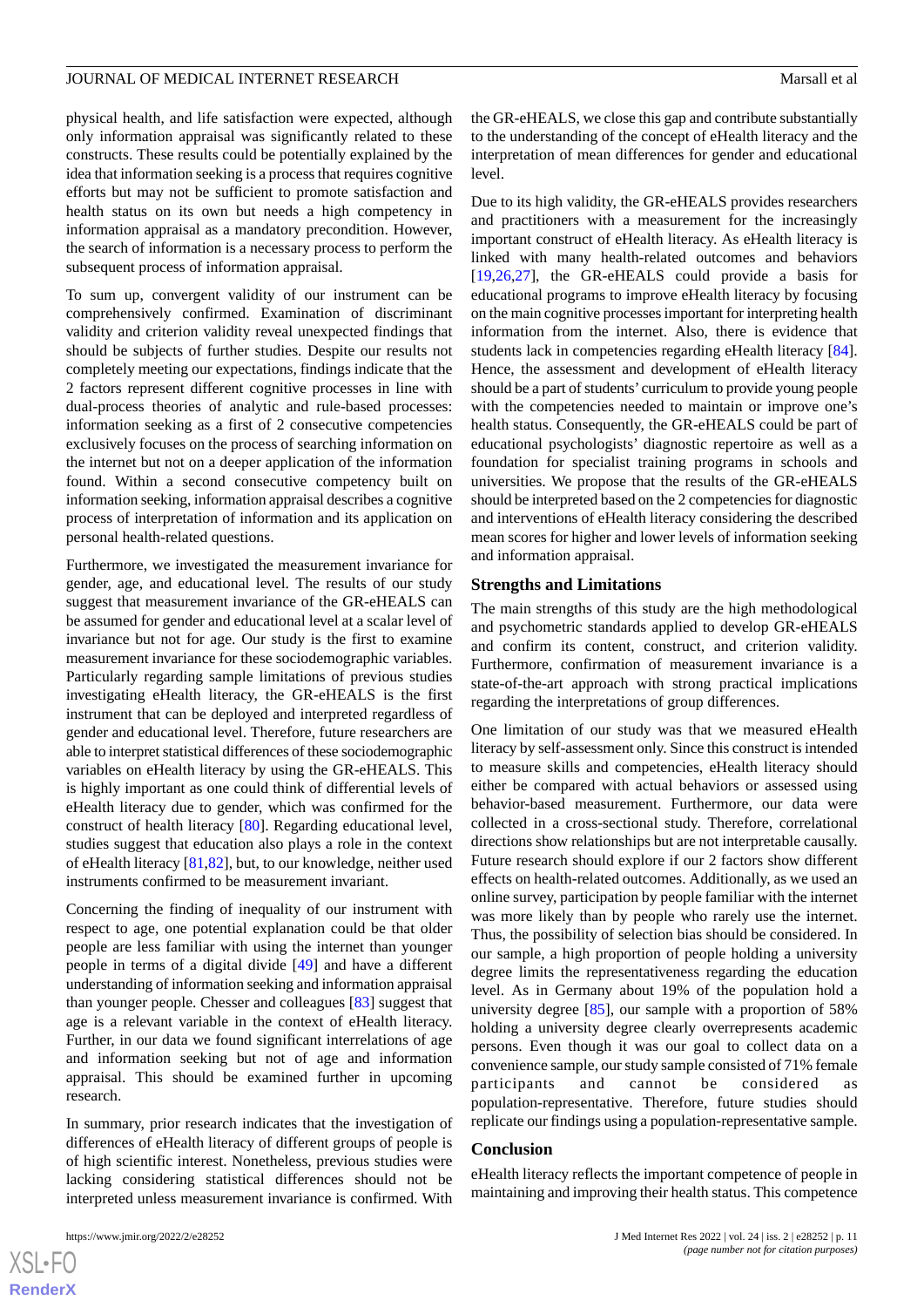will become more and more important since the internet provides a rapidly increasing amount of health information with considerable bandwidth of quality and trustworthiness. The GR-eHEALS, with its 8 items on 2 factors, is a validated instrument to capture eHealth literacy in the German language. The GR-eHEALS contributes to the measurement of eHealth literacy in 3 ways: (1) instrument has high content validity

because of a translation following scientific recommendations, (2) instrument has an acceptable-to-good model fit and confirms measurement invariance for gender and educational level, and (3) instrument revises the existing G-eHEALS and fills an important gap in measuring eHealth literacy to provide researchers and practitioners an accurate and valid assessment.

# **Acknowledgments**

We acknowledge support by the Open Access Publication Fund of the University of Duisburg-Essen. The authors wish to thank Daniela Geiß and Maria Spank for their support as experts in the systematic expert panel within the translational process.

# **Authors' Contributions**

MM, GE, AB, and EMS conceptualized the study. Project administration was performed by MM, GE, and AB. Statistical analyses were conducted by MM. MM and GE interpreted the data and wrote the original draft of the manuscript. AB, EMS, and MT supervised the project and contributed to the study design, data collection, and critical revision of the manuscript. All authors reviewed and approved the final manuscript. All data supporting the conclusion of the study are included in [Multimedia Appendix](#page-11-11) [3.](#page-11-11)

# <span id="page-11-9"></span>**Conflicts of Interest**

None declared.

# **Multimedia Appendix 1**

<span id="page-11-10"></span>Original and translated items. [[PDF File \(Adobe PDF File\), 105 KB](https://jmir.org/api/download?alt_name=jmir_v24i2e28252_app1.pdf&filename=34d1239772373067634217d3351e1ec4.pdf)-[Multimedia Appendix 1\]](https://jmir.org/api/download?alt_name=jmir_v24i2e28252_app1.pdf&filename=34d1239772373067634217d3351e1ec4.pdf)

# **Multimedia Appendix 2**

<span id="page-11-11"></span>Item statistics of the prestudy (n=50). [[PDF File \(Adobe PDF File\), 102 KB](https://jmir.org/api/download?alt_name=jmir_v24i2e28252_app2.pdf&filename=7f976b9a048739f8d9e98a1a31e7b6e7.pdf)-[Multimedia Appendix 2\]](https://jmir.org/api/download?alt_name=jmir_v24i2e28252_app2.pdf&filename=7f976b9a048739f8d9e98a1a31e7b6e7.pdf)

# **Multimedia Appendix 3**

<span id="page-11-0"></span>Dataset. [[XLSX File \(Microsoft Excel File\), 391 KB](https://jmir.org/api/download?alt_name=jmir_v24i2e28252_app3.xlsx&filename=8845764897b991c76f81185eeb79e087.xlsx)-[Multimedia Appendix 3\]](https://jmir.org/api/download?alt_name=jmir_v24i2e28252_app3.xlsx&filename=8845764897b991c76f81185eeb79e087.xlsx)

# <span id="page-11-1"></span>**References**

- <span id="page-11-2"></span>1. Parker RM, Baker DW, Williams MV, Nurss JR. The test of functional health literacy in adults: a new instrument for measuring patients' literacy skills. J Gen Intern Med 1995 Oct;10(10):537-541. [doi: [10.1007/BF02640361\]](http://dx.doi.org/10.1007/BF02640361) [Medline: [8576769\]](http://www.ncbi.nlm.nih.gov/entrez/query.fcgi?cmd=Retrieve&db=PubMed&list_uids=8576769&dopt=Abstract)
- <span id="page-11-3"></span>2. Nutbeam D. Health promotion glossary. Health Promot 1986 May;1(1):113-127. [doi: [10.1093/heapro/1.1.113\]](http://dx.doi.org/10.1093/heapro/1.1.113) [Medline: [10318625](http://www.ncbi.nlm.nih.gov/entrez/query.fcgi?cmd=Retrieve&db=PubMed&list_uids=10318625&dopt=Abstract)]
- <span id="page-11-5"></span><span id="page-11-4"></span>3. Peterson PN, Shetterly SM, Clarke CL, Bekelman DB, Chan PS, Allen LA, et al. Health literacy and outcomes among patients with heart failure. JAMA 2011 Apr 27;305(16):1695-1701 [\[FREE Full text\]](http://europepmc.org/abstract/MED/21521851) [doi: [10.1001/jama.2011.512\]](http://dx.doi.org/10.1001/jama.2011.512) [Medline: [21521851](http://www.ncbi.nlm.nih.gov/entrez/query.fcgi?cmd=Retrieve&db=PubMed&list_uids=21521851&dopt=Abstract)]
- <span id="page-11-6"></span>4. Schillinger D, Grumbach K, Piette J, Wang F, Osmond D, Daher C, et al. Association of health literacy with diabetes outcomes. JAMA 2002;288(4):475-482. [doi: [10.1001/jama.288.4.475](http://dx.doi.org/10.1001/jama.288.4.475)] [Medline: [12132978\]](http://www.ncbi.nlm.nih.gov/entrez/query.fcgi?cmd=Retrieve&db=PubMed&list_uids=12132978&dopt=Abstract)
- <span id="page-11-7"></span>5. World Health Organization. Shanghai declaration on promoting health in the 2030 Agenda for Sustainable Development. Health Promot Int 2017 Feb 01;32(1):7-8. [doi: [10.1093/heapro/daw103\]](http://dx.doi.org/10.1093/heapro/daw103) [Medline: [28180270\]](http://www.ncbi.nlm.nih.gov/entrez/query.fcgi?cmd=Retrieve&db=PubMed&list_uids=28180270&dopt=Abstract)
- <span id="page-11-8"></span>6. Cline RJ, Haynes KM. Consumer health information seeking on the Internet: the state of the art. Health Educ Res 2001 Dec;16(6):671-692. [doi: [10.1093/her/16.6.671](http://dx.doi.org/10.1093/her/16.6.671)] [Medline: [11780707](http://www.ncbi.nlm.nih.gov/entrez/query.fcgi?cmd=Retrieve&db=PubMed&list_uids=11780707&dopt=Abstract)]
- 7. Chen Y, Li C, Liang J, Tsai C. Health information obtained from the internet and changes in medical decision making: questionnaire development and cross-sectional survey. J Med Internet Res 2018 Dec 12;20(2):e47 [\[FREE Full text\]](http://www.jmir.org/2018/2/e47/) [doi: [10.2196/jmir.9370](http://dx.doi.org/10.2196/jmir.9370)] [Medline: [29434017](http://www.ncbi.nlm.nih.gov/entrez/query.fcgi?cmd=Retrieve&db=PubMed&list_uids=29434017&dopt=Abstract)]
- 8. Trotter MI, Morgan DW. Patients' use of the Internet for health related matters: a study of Internet usage in 2000 and 2006. Health Informatics J 2008 Sep;14(3):175-181. [doi: [10.1177/1081180X08092828\]](http://dx.doi.org/10.1177/1081180X08092828) [Medline: [18775824](http://www.ncbi.nlm.nih.gov/entrez/query.fcgi?cmd=Retrieve&db=PubMed&list_uids=18775824&dopt=Abstract)]
- 9. Korp P. Health on the Internet: implications for health promotion. Health Educ Res 2006 Feb; 21(1): 78-86 [[FREE Full text](http://her.oxfordjournals.org/cgi/pmidlookup?view=long&pmid=15994845)] [doi: [10.1093/her/cyh043](http://dx.doi.org/10.1093/her/cyh043)] [Medline: [15994845\]](http://www.ncbi.nlm.nih.gov/entrez/query.fcgi?cmd=Retrieve&db=PubMed&list_uids=15994845&dopt=Abstract)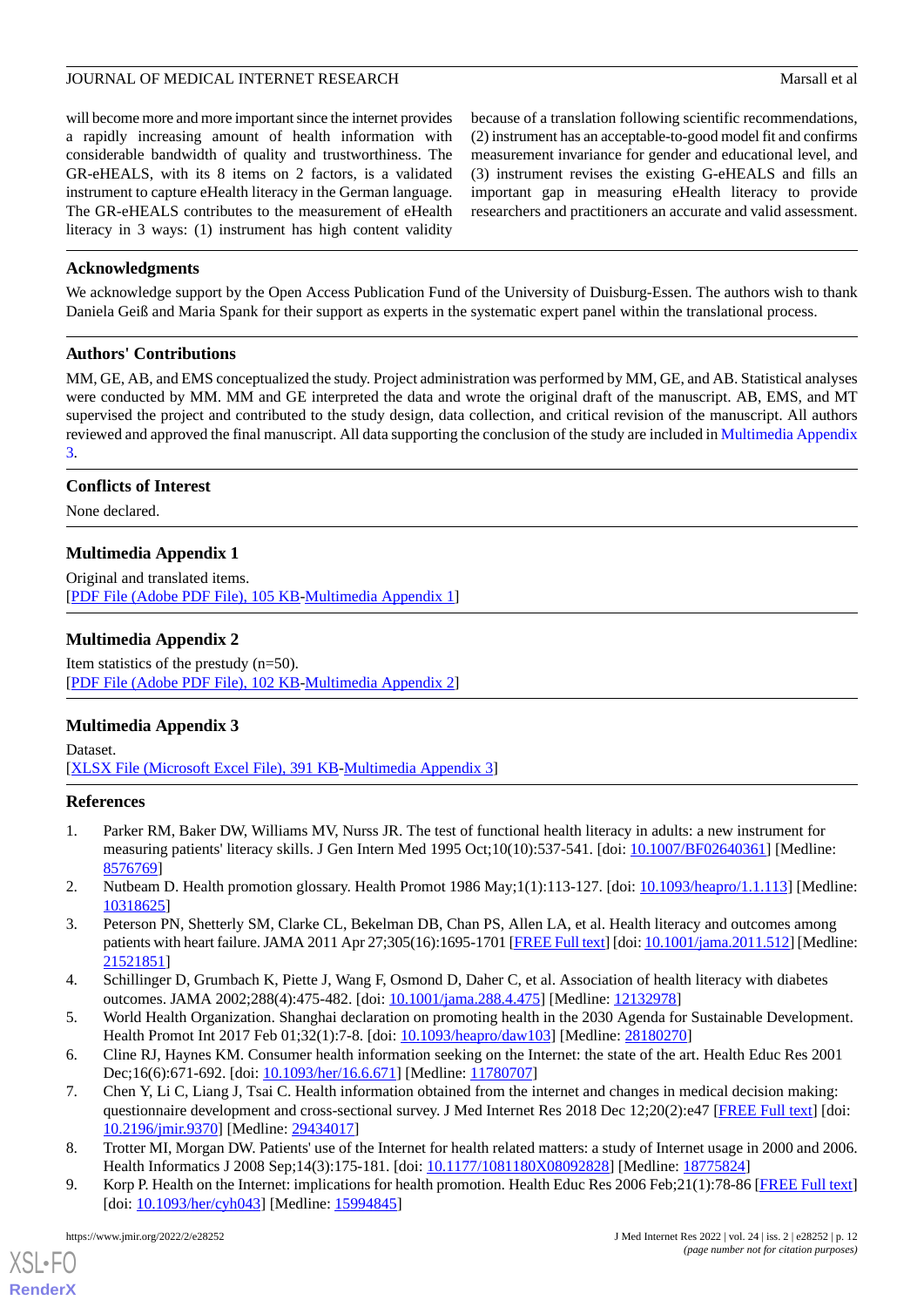- <span id="page-12-0"></span>10. Khaleel I, Wimmer BC, Peterson GM, Zaidi STR, Roehrer E, Cummings E, et al. Health information overload among health consumers: a scoping review. Patient Educ Couns 2020 Jan;103(1):15-32. [doi: [10.1016/j.pec.2019.08.008\]](http://dx.doi.org/10.1016/j.pec.2019.08.008) [Medline: [31451363](http://www.ncbi.nlm.nih.gov/entrez/query.fcgi?cmd=Retrieve&db=PubMed&list_uids=31451363&dopt=Abstract)]
- <span id="page-12-2"></span><span id="page-12-1"></span>11. Ahmed ST. Managing news overload (MNO): the COVID-19 infodemic. Information 2020 Jul 25;11(8):375. [doi: [10.3390/info11080375\]](http://dx.doi.org/10.3390/info11080375)
- <span id="page-12-3"></span>12. Rathore FA, Farooq F. Information overload and infodemic in the COVID-19 pandemic. J Pak Med Assoc 2020 May;70(Suppl 3)(5):S162-S165. [doi: [10.5455/JPMA.38\]](http://dx.doi.org/10.5455/JPMA.38) [Medline: [32515403](http://www.ncbi.nlm.nih.gov/entrez/query.fcgi?cmd=Retrieve&db=PubMed&list_uids=32515403&dopt=Abstract)]
- <span id="page-12-4"></span>13. Lancet. The COVID-19 infodemic. Lancet Infect Dis 2020 Aug;20(8):875 [\[FREE Full text](http://europepmc.org/abstract/MED/32687807)] [doi: [10.1016/S1473-3099\(20\)30565-X\]](http://dx.doi.org/10.1016/S1473-3099(20)30565-X) [Medline: [32687807\]](http://www.ncbi.nlm.nih.gov/entrez/query.fcgi?cmd=Retrieve&db=PubMed&list_uids=32687807&dopt=Abstract)
- <span id="page-12-5"></span>14. Orso D, Federici N, Copetti R, Vetrugno L, Bove T. Infodemic and the spread of fake news in the COVID-19-era. Eur J Emerg Med 2020 Apr 23:1 [\[FREE Full text\]](http://europepmc.org/abstract/MED/32332201) [doi: [10.1097/MEJ.0000000000000713\]](http://dx.doi.org/10.1097/MEJ.0000000000000713) [Medline: [32332201\]](http://www.ncbi.nlm.nih.gov/entrez/query.fcgi?cmd=Retrieve&db=PubMed&list_uids=32332201&dopt=Abstract)
- <span id="page-12-6"></span>15. Norman CD, Skinner HA. eHealth literacy: essential skills for consumer health in a networked world. J Med Internet Res 2006 Jun;8(2):e9 [\[FREE Full text\]](http://www.jmir.org/2006/2/e9/) [doi: [10.2196/jmir.8.2.e9](http://dx.doi.org/10.2196/jmir.8.2.e9)] [Medline: [16867972](http://www.ncbi.nlm.nih.gov/entrez/query.fcgi?cmd=Retrieve&db=PubMed&list_uids=16867972&dopt=Abstract)]
- <span id="page-12-7"></span>16. Norman CD, Skinner HA. eHEALS: the eHealth literacy scale. J Med Internet Res 2006 Nov;8(4):e27 [[FREE Full text](http://www.jmir.org/2006/4/e27/)] [doi: [10.2196/jmir.8.4.e27](http://dx.doi.org/10.2196/jmir.8.4.e27)] [Medline: [17213046](http://www.ncbi.nlm.nih.gov/entrez/query.fcgi?cmd=Retrieve&db=PubMed&list_uids=17213046&dopt=Abstract)]
- <span id="page-12-8"></span>17. Karnoe A, Kayser L. How is eHealth literacy measured and what do the measurements tell us? A systematic review. Knowl Manag E-Learn Int J 2015:576-600. [doi: [10.34105/j.kmel.2015.07.038\]](http://dx.doi.org/10.34105/j.kmel.2015.07.038)
- <span id="page-12-9"></span>18. Neter E, Brainin E. Association between health literacy, eHealth literacy, and health outcomes among patients with long-term conditions. Eur Psychol 2019 Jan;24(1):68-81. [doi: [10.1027/1016-9040/a000350\]](http://dx.doi.org/10.1027/1016-9040/a000350)
- <span id="page-12-10"></span>19. Britt RK, Collins WB, Wilson KM, Linnemeier G, Englebert AM. The role of eHealth literacy and HPV vaccination among young adults: implications from a planned behavior approach. Comm Res Rep 2015 Jul 15;32(3):208-215. [doi: [10.1080/08824096.2015.1052963\]](http://dx.doi.org/10.1080/08824096.2015.1052963)
- <span id="page-12-12"></span>20. An L, Bacon E, Hawley S, Yang P, Russell D, Huffman S, et al. Relationship between coronavirus-related eHealth literacy and COVID-19 knowledge, attitudes, and practices among US adults: web-based survey study. J Med Internet Res 2021 Mar 29;23(3):e25042 [\[FREE Full text\]](https://www.jmir.org/2021/3/e25042/) [doi: [10.2196/25042](http://dx.doi.org/10.2196/25042)] [Medline: [33626015\]](http://www.ncbi.nlm.nih.gov/entrez/query.fcgi?cmd=Retrieve&db=PubMed&list_uids=33626015&dopt=Abstract)
- 21. Mitsutake S, Shibata A, Ishii K, Oka K. Association of eHealth literacy with colorectal cancer knowledge and screening practice among internet users in Japan. J Med Internet Res 2012;14(6):e153 [\[FREE Full text\]](http://www.jmir.org/2012/6/e153/) [doi: [10.2196/jmir.1927\]](http://dx.doi.org/10.2196/jmir.1927) [Medline: [23149453](http://www.ncbi.nlm.nih.gov/entrez/query.fcgi?cmd=Retrieve&db=PubMed&list_uids=23149453&dopt=Abstract)]
- <span id="page-12-11"></span>22. Park H, Moon M, Baeg JH. Association of eHealth literacy with cancer information seeking and prior experience with cancer screening. Comput Inform Nurs 2014 Sep;32(9):458-463. [doi: 10.1097/CIN.00000000000000077] [Medline: [25105588](http://www.ncbi.nlm.nih.gov/entrez/query.fcgi?cmd=Retrieve&db=PubMed&list_uids=25105588&dopt=Abstract)]
- <span id="page-12-13"></span>23. Stellefson ML, Shuster JJ, Chaney BH, Paige SR, Alber JM, Chaney JD, et al. Web-based health information seeking and eHealth literacy among patients living with chronic obstructive pulmonary disease (COPD). Health Commun 2017 Sep 05:1-15. [doi: [10.1080/10410236.2017.1353868](http://dx.doi.org/10.1080/10410236.2017.1353868)] [Medline: [28872905](http://www.ncbi.nlm.nih.gov/entrez/query.fcgi?cmd=Retrieve&db=PubMed&list_uids=28872905&dopt=Abstract)]
- <span id="page-12-15"></span><span id="page-12-14"></span>24. Lin C, Ganji M, Griffiths MD, Bravell ME, Broström A, Pakpour AH. Mediated effects of insomnia, psychological distress and medication adherence in the association of eHealth literacy and cardiac events among Iranian older patients with heart failure: a longitudinal study. Eur J Cardiovasc Nurs 2020 Feb;19(2):155-164. [doi: [10.1177/1474515119873648](http://dx.doi.org/10.1177/1474515119873648)] [Medline: [31516036](http://www.ncbi.nlm.nih.gov/entrez/query.fcgi?cmd=Retrieve&db=PubMed&list_uids=31516036&dopt=Abstract)]
- <span id="page-12-16"></span>25. Noblin AM, Wan TTH, Fottler M. The impact of health literacy on a patient's decision to adopt a personal health record. Perspect Health Inf Manag 2012;9:1-13 [\[FREE Full text\]](http://europepmc.org/abstract/MED/23209454) [Medline: [23209454](http://www.ncbi.nlm.nih.gov/entrez/query.fcgi?cmd=Retrieve&db=PubMed&list_uids=23209454&dopt=Abstract)]
- <span id="page-12-17"></span>26. Mitsutake S, Shibata A, Ishii K, Oka K. Associations of eHealth literacy with health behavior among adult internet users. J Med Internet Res 2016 Jul;18(7):e192 [[FREE Full text\]](http://www.jmir.org/2016/7/e192/) [doi: [10.2196/jmir.5413](http://dx.doi.org/10.2196/jmir.5413)] [Medline: [27432783\]](http://www.ncbi.nlm.nih.gov/entrez/query.fcgi?cmd=Retrieve&db=PubMed&list_uids=27432783&dopt=Abstract)
- <span id="page-12-18"></span>27. Tsukahara S, Yamaguchi S, Igarashi F, Uruma R, Ikuina N, Iwakura K, et al. Association of eHealth literacy with lifestyle behaviors in university students: questionnaire-based cross-sectional study. J Med Internet Res 2020 Jun 24;22(6):e18155 [[FREE Full text](https://www.jmir.org/2020/6/e18155/)] [doi: [10.2196/18155\]](http://dx.doi.org/10.2196/18155) [Medline: [32579126\]](http://www.ncbi.nlm.nih.gov/entrez/query.fcgi?cmd=Retrieve&db=PubMed&list_uids=32579126&dopt=Abstract)
- <span id="page-12-19"></span>28. Yang BX, Xia L, Huang R, Chen P, Luo D, Liu Q, et al. Relationship between eHealth literacy and psychological status during COVID-19 pandemic: a survey of Chinese residents. J Nurs Manag 2020 Dec 02:1 [[FREE Full text\]](http://europepmc.org/abstract/MED/33269492) [doi: [10.1111/jonm.13221\]](http://dx.doi.org/10.1111/jonm.13221) [Medline: [33269492\]](http://www.ncbi.nlm.nih.gov/entrez/query.fcgi?cmd=Retrieve&db=PubMed&list_uids=33269492&dopt=Abstract)
- <span id="page-12-20"></span>29. Li X, Liu Q. Social media use, eHealth literacy, disease knowledge, and preventive behaviors in the COVID-19 pandemic: cross-sectional study on chinese netizens. J Med Internet Res 2020 Oct 09;22(10):e19684 [[FREE Full text](https://www.jmir.org/2020/10/e19684/)] [doi: [10.2196/19684\]](http://dx.doi.org/10.2196/19684) [Medline: [33006940\]](http://www.ncbi.nlm.nih.gov/entrez/query.fcgi?cmd=Retrieve&db=PubMed&list_uids=33006940&dopt=Abstract)
- <span id="page-12-21"></span>30. Evans JSBT, Stanovich KE. Dual-process theories of higher cognition: advancing the debate. Perspect Psychol Sci 2013 May;8(3):223-241. [doi: [10.1177/1745691612460685](http://dx.doi.org/10.1177/1745691612460685)] [Medline: [26172965\]](http://www.ncbi.nlm.nih.gov/entrez/query.fcgi?cmd=Retrieve&db=PubMed&list_uids=26172965&dopt=Abstract)
- 31. Kruglanski AW, Gigerenzer G. Intuitive and deliberate judgments are based on common principles. Psychol Rev 2011 Jan;118(1):97-109. [doi: [10.1037/a0020762\]](http://dx.doi.org/10.1037/a0020762) [Medline: [21244188](http://www.ncbi.nlm.nih.gov/entrez/query.fcgi?cmd=Retrieve&db=PubMed&list_uids=21244188&dopt=Abstract)]
- 32. Pennycook G, Rand DG. Who falls for fake news? The roles of bullshit receptivity, overclaiming, familiarity, and analytic thinking. J Pers 2020 Apr;88(2):185-200. [doi: [10.1111/jopy.12476\]](http://dx.doi.org/10.1111/jopy.12476) [Medline: [30929263\]](http://www.ncbi.nlm.nih.gov/entrez/query.fcgi?cmd=Retrieve&db=PubMed&list_uids=30929263&dopt=Abstract)
- 33. Stanovich KE, West RF. Individual differences in reasoning: implications for the rationality debate? Behav Brain Sci 2000 Oct;23(5):645-665. [doi: [10.1017/s0140525x00003435](http://dx.doi.org/10.1017/s0140525x00003435)] [Medline: [11301544\]](http://www.ncbi.nlm.nih.gov/entrez/query.fcgi?cmd=Retrieve&db=PubMed&list_uids=11301544&dopt=Abstract)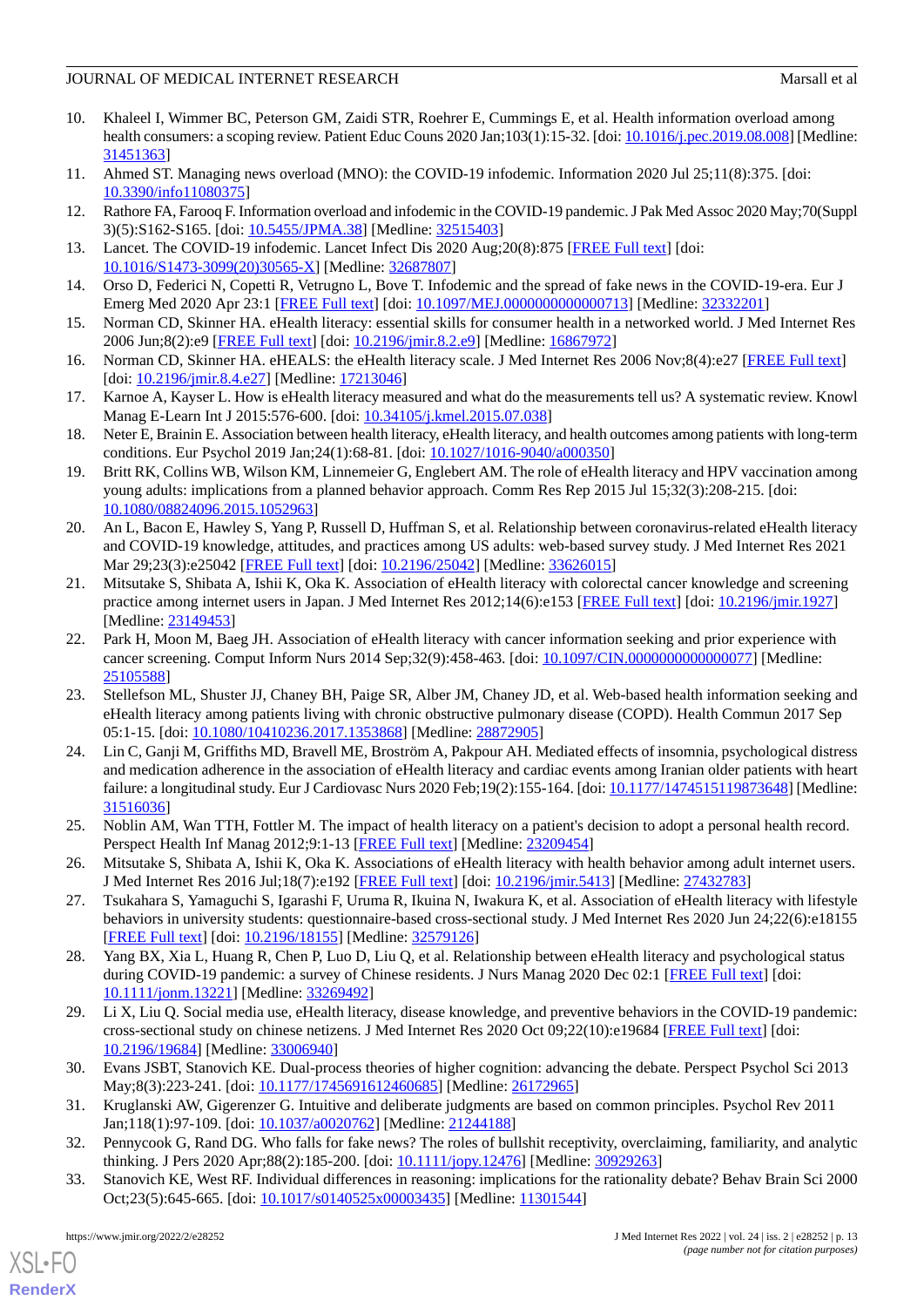- <span id="page-13-0"></span>34. De Caro W, Corvo E, Marucci AR, Mitello L, Lancia L, Sansoni J. eHealth literacy scale: an nursing analysis and Italian validation. Stud Health Technol Inform 2016;225:949. [Medline: [27332425\]](http://www.ncbi.nlm.nih.gov/entrez/query.fcgi?cmd=Retrieve&db=PubMed&list_uids=27332425&dopt=Abstract)
- <span id="page-13-1"></span>35. Del Giudice P, Bravo G, Poletto M, De Odorico A, Conte A, Brunelli L, et al. Correlation between eHealth literacy and health literacy using the eHealth literacy scale and real-life experiences in the health sector as a proxy measure of functional health literacy: cross-sectional web-based survey. J Med Internet Res 2018 Oct 31;20(10):e281 [[FREE Full text](http://www.jmir.org/2018/10/e281/)] [doi: [10.2196/jmir.9401](http://dx.doi.org/10.2196/jmir.9401)] [Medline: [30381283](http://www.ncbi.nlm.nih.gov/entrez/query.fcgi?cmd=Retrieve&db=PubMed&list_uids=30381283&dopt=Abstract)]
- <span id="page-13-2"></span>36. Paramio PG, Almagro BJ, Hernando GA, Aguaded GJI. [Validation of the eHealth literacy scale (eHEALS) in Spanish university students]. Rev Esp Salud Publica 2015;89(3):329-338 [\[FREE Full text\]](http://www.msssi.gob.es/biblioPublic/publicaciones/recursos_propios/resp/revista_cdrom/vol89/vol89_3/RS893C_GPP.pdf) [doi: [10.4321/S1135-57272015000300010\]](http://dx.doi.org/10.4321/S1135-57272015000300010) [Medline: [26388346](http://www.ncbi.nlm.nih.gov/entrez/query.fcgi?cmd=Retrieve&db=PubMed&list_uids=26388346&dopt=Abstract)]
- <span id="page-13-4"></span><span id="page-13-3"></span>37. van der Vaart R, van Deursen AJ, Drossaert CH, Taal E, van Dijk JA, van de Laar MA. Does the eHealth Literacy Scale (eHEALS) measure what it intends to measure? Validation of a Dutch version of the eHEALS in two adult populations. J Med Internet Res 2011;13(4):e86 [[FREE Full text](http://www.jmir.org/2011/4/e86/)] [doi: [10.2196/jmir.1840\]](http://dx.doi.org/10.2196/jmir.1840) [Medline: [22071338](http://www.ncbi.nlm.nih.gov/entrez/query.fcgi?cmd=Retrieve&db=PubMed&list_uids=22071338&dopt=Abstract)]
- <span id="page-13-5"></span>38. Chang A, Schulz PJ. The measurements and an elaborated understanding of Chinese eHealth literacy (C-eHEALS) in chronic patients in China. Int J Environ Res Public Health 2018 Dec 23;15(7):1553. [doi: [10.3390/ijerph15071553\]](http://dx.doi.org/10.3390/ijerph15071553) [Medline: [30041420](http://www.ncbi.nlm.nih.gov/entrez/query.fcgi?cmd=Retrieve&db=PubMed&list_uids=30041420&dopt=Abstract)]
- <span id="page-13-6"></span>39. Gazibara T, Cakic J, Cakic M, Pekmezovic T, Grgurevic A. eHealth and adolescents in Serbia: psychometric properties of eHeals questionnaire and contributing factors to better online health literacy. Health Promot Int 2018 May 25:770-778. [doi: [10.1093/heapro/day028\]](http://dx.doi.org/10.1093/heapro/day028) [Medline: [29800141](http://www.ncbi.nlm.nih.gov/entrez/query.fcgi?cmd=Retrieve&db=PubMed&list_uids=29800141&dopt=Abstract)]
- <span id="page-13-7"></span>40. Chung S, Park BK, Nahm E. The Korean eHealth Literacy Scale (K-eHEALS): reliability and validity testing in younger adults recruited online. J Med Internet Res 2018 Apr 20;20(4):e138 [\[FREE Full text\]](http://www.jmir.org/2018/4/e138/) [doi: [10.2196/jmir.8759\]](http://dx.doi.org/10.2196/jmir.8759) [Medline: [29678800](http://www.ncbi.nlm.nih.gov/entrez/query.fcgi?cmd=Retrieve&db=PubMed&list_uids=29678800&dopt=Abstract)]
- <span id="page-13-8"></span>41. Wijaya MC, Kloping YP. Validity and reliability testing of the Indonesian version of the eHealth Literacy Scale during the COVID-19 pandemic. Health Informatics J 2021;27(1):1460458220975466 [[FREE Full text](https://journals.sagepub.com/doi/10.1177/1460458220975466?url_ver=Z39.88-2003&rfr_id=ori:rid:crossref.org&rfr_dat=cr_pub%3dpubmed)] [doi: [10.1177/1460458220975466\]](http://dx.doi.org/10.1177/1460458220975466) [Medline: [33446030\]](http://www.ncbi.nlm.nih.gov/entrez/query.fcgi?cmd=Retrieve&db=PubMed&list_uids=33446030&dopt=Abstract)
- <span id="page-13-9"></span>42. Soellner R, Huber S, Reder M. The concept of eHealth literacy and its measurement. J Media Psychol 2014 Jan;26(1):29-38. [doi: [10.1027/1864-1105/a000104\]](http://dx.doi.org/10.1027/1864-1105/a000104)
- <span id="page-13-10"></span>43. Ma Z, Wu M. The psychometric properties of the Chinese eHealth Literacy Scale (C-eHEALS) in a Chinese rural population: cross-sectional validation study. J Med Internet Res 2019 Oct 22;21(10):e15720 [[FREE Full text](https://www.jmir.org/2019/10/e15720/)] [doi: [10.2196/15720\]](http://dx.doi.org/10.2196/15720) [Medline: [31642811](http://www.ncbi.nlm.nih.gov/entrez/query.fcgi?cmd=Retrieve&db=PubMed&list_uids=31642811&dopt=Abstract)]
- <span id="page-13-11"></span>44. Dale JG, Lüthi A, Fundingsland Skaraas B, Rundereim T, Dale B. Testing measurement properties of the Norwegian version of electronic Health Literacy Scale (eHEALS) in a group of day surgery patients. J Multidiscip Healthc 2020;13:241-247 [[FREE Full text](https://dx.doi.org/10.2147/JMDH.S242985)] [doi: [10.2147/JMDH.S242985](http://dx.doi.org/10.2147/JMDH.S242985)] [Medline: [32210568\]](http://www.ncbi.nlm.nih.gov/entrez/query.fcgi?cmd=Retrieve&db=PubMed&list_uids=32210568&dopt=Abstract)
- <span id="page-13-12"></span>45. Richtering SS, Morris R, Soh S, Barker A, Bampi F, Neubeck L, et al. Examination of an eHealth literacy scale and a health literacy scale in a population with moderate to high cardiovascular risk: Rasch analyses. PLoS One 2017;12(4):e0175372 [[FREE Full text](http://dx.plos.org/10.1371/journal.pone.0175372)] [doi: [10.1371/journal.pone.0175372](http://dx.doi.org/10.1371/journal.pone.0175372)] [Medline: [28448497](http://www.ncbi.nlm.nih.gov/entrez/query.fcgi?cmd=Retrieve&db=PubMed&list_uids=28448497&dopt=Abstract)]
- <span id="page-13-13"></span>46. Hyde LL, Boyes AW, Evans T, Mackenzie LJ, Sanson-Fisher R. Three-factor structure of the eHealth Literacy Scale among magnetic resonance imaging and computed tomography outpatients: a confirmatory factor analysis. JMIR Hum Factors 2018 Feb 19;5(1):e6 [\[FREE Full text](http://humanfactors.jmir.org/2018/1/e6/)] [doi: [10.2196/humanfactors.9039\]](http://dx.doi.org/10.2196/humanfactors.9039) [Medline: [29459356\]](http://www.ncbi.nlm.nih.gov/entrez/query.fcgi?cmd=Retrieve&db=PubMed&list_uids=29459356&dopt=Abstract)
- <span id="page-13-14"></span>47. Sudbury-Riley L, FitzPatrick M, Schulz PJ. Exploring the measurement properties of the eHealth Literacy Scale (eHEALS) among baby boomers: a multinational test of measurement invariance. J Med Internet Res 2017 Feb 27;19(2):e53 [[FREE](http://www.jmir.org/2017/2/e53/) [Full text\]](http://www.jmir.org/2017/2/e53/) [doi: [10.2196/jmir.5998](http://dx.doi.org/10.2196/jmir.5998)] [Medline: [28242590\]](http://www.ncbi.nlm.nih.gov/entrez/query.fcgi?cmd=Retrieve&db=PubMed&list_uids=28242590&dopt=Abstract)
- 48. Stellefson M, Paige SR, Tennant B, Alber JM, Chaney BH, Chaney D, et al. Reliability and validity of the telephone-based eHealth Literacy Scale among older adults: cross-sectional survey. J Med Internet Res 2017 Oct 26;19(10):e362 [[FREE](http://www.jmir.org/2017/10/e362/) [Full text\]](http://www.jmir.org/2017/10/e362/) [doi: [10.2196/jmir.8481](http://dx.doi.org/10.2196/jmir.8481)] [Medline: [29074471\]](http://www.ncbi.nlm.nih.gov/entrez/query.fcgi?cmd=Retrieve&db=PubMed&list_uids=29074471&dopt=Abstract)
- <span id="page-13-15"></span>49. Loges W, Jung J. Exploring the digital divide: internet connectedness and age. Commun Res 2016 Jun 30;28(4):536-562. [doi: [10.1177/009365001028004007](http://dx.doi.org/10.1177/009365001028004007)]
- <span id="page-13-16"></span>50. Paige SR, Miller MD, Krieger JL, Stellefson M, Cheong J. Electronic health literacy across the lifespan: measurement invariance study. J Med Internet Res 2018 Jul 09;20(7):e10434 [[FREE Full text\]](http://www.jmir.org/2018/7/e10434/) [doi: [10.2196/10434\]](http://dx.doi.org/10.2196/10434) [Medline: [29986848](http://www.ncbi.nlm.nih.gov/entrez/query.fcgi?cmd=Retrieve&db=PubMed&list_uids=29986848&dopt=Abstract)]
- <span id="page-13-17"></span>51. Tennant B, Stellefson M, Dodd V, Chaney B, Chaney D, Paige S, et al. eHealth literacy and Web 2.0 health information seeking behaviors among baby boomers and older adults. J Med Internet Res 2015;17(3):e70 [\[FREE Full text](http://www.jmir.org/2015/3/e70/)] [doi: [10.2196/jmir.3992](http://dx.doi.org/10.2196/jmir.3992)] [Medline: [25783036](http://www.ncbi.nlm.nih.gov/entrez/query.fcgi?cmd=Retrieve&db=PubMed&list_uids=25783036&dopt=Abstract)]
- <span id="page-13-18"></span>52. Juvalta S, Kerry MJ, Jaks R, Baumann I, Dratva J. Electronic health literacy in Swiss-German parents: cross-sectional study of eHealth Literacy Scale unidimensionality. J Med Internet Res 2020 Mar 13;22(3):e14492 [[FREE Full text](https://www.jmir.org/2020/3/e14492/)] [doi: [10.2196/14492\]](http://dx.doi.org/10.2196/14492) [Medline: [32167476\]](http://www.ncbi.nlm.nih.gov/entrez/query.fcgi?cmd=Retrieve&db=PubMed&list_uids=32167476&dopt=Abstract)
- 53. Reder M, Soellner R, Kolip P. Do women with high eHealth literacy profit more from a decision aid on mammography screening? Testing the moderation effect of the eHEALS in a randomized controlled trial. Front Public Health 2019;7:46 [[FREE Full text](https://doi.org/10.3389/fpubh.2019.00046)] [doi: [10.3389/fpubh.2019.00046](http://dx.doi.org/10.3389/fpubh.2019.00046)] [Medline: [30931291\]](http://www.ncbi.nlm.nih.gov/entrez/query.fcgi?cmd=Retrieve&db=PubMed&list_uids=30931291&dopt=Abstract)
- 54. Petrič G, Atanasova S, Kamin T. Ill literates or illiterates? Investigating the eHealth literacy of users of online health communities. J Med Internet Res 2017 Oct 04;19(10):e331 [[FREE Full text\]](https://www.jmir.org/2017/10/e331/) [doi: [10.2196/jmir.7372\]](http://dx.doi.org/10.2196/jmir.7372) [Medline: [28978496](http://www.ncbi.nlm.nih.gov/entrez/query.fcgi?cmd=Retrieve&db=PubMed&list_uids=28978496&dopt=Abstract)]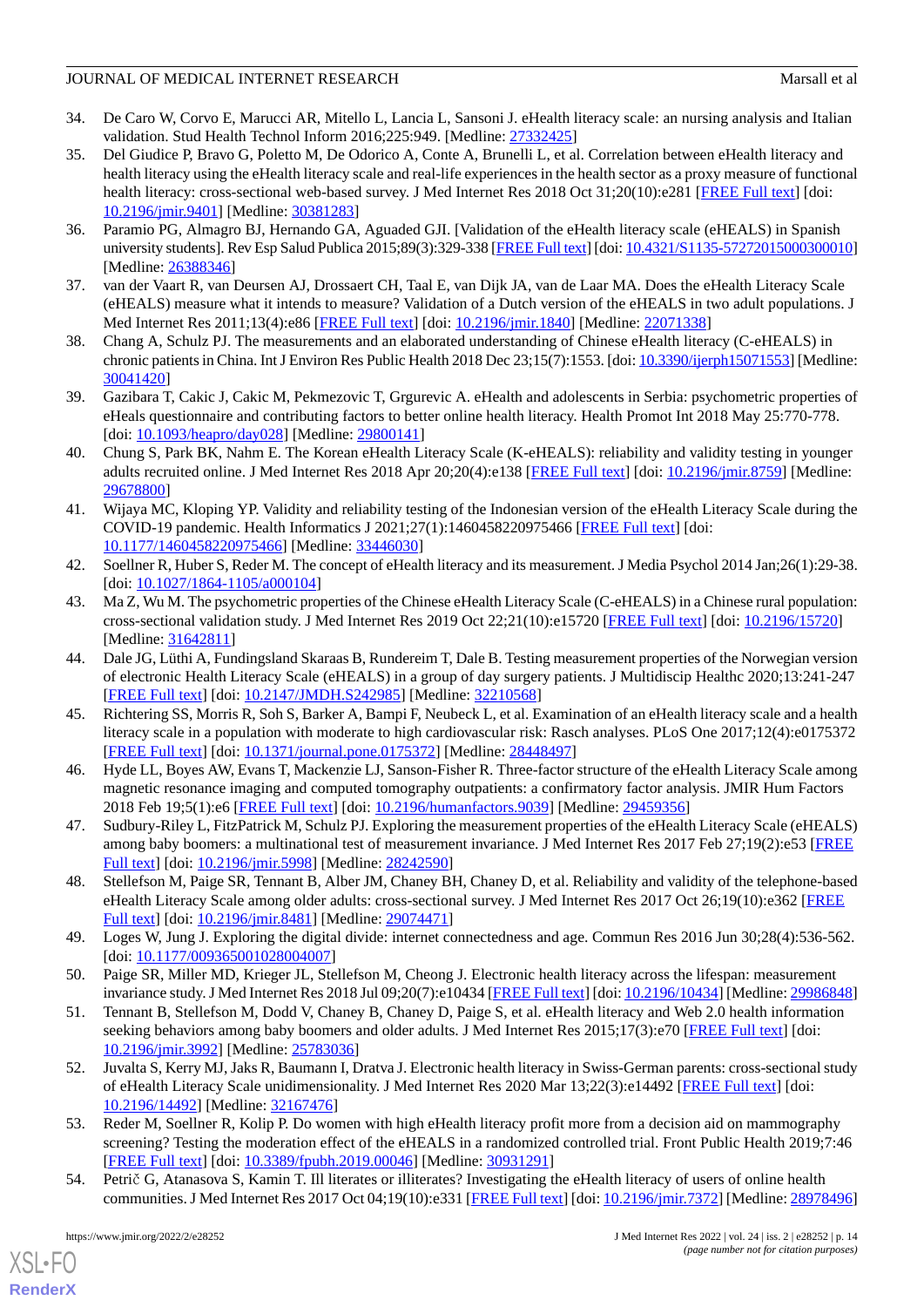- <span id="page-14-0"></span>55. Kayser L, Karnoe A, Furstrand D, Batterham R, Christensen KB, Elsworth G, et al. A multidimensional tool based on the eHealth literacy framework: development and initial validity testing of the eHealth Literacy Questionnaire (eHLQ). J Med Internet Res 2018 Feb 12;20(2):e36 [\[FREE Full text\]](http://www.jmir.org/2018/2/e36/) [doi: [10.2196/jmir.8371\]](http://dx.doi.org/10.2196/jmir.8371) [Medline: [29434011](http://www.ncbi.nlm.nih.gov/entrez/query.fcgi?cmd=Retrieve&db=PubMed&list_uids=29434011&dopt=Abstract)]
- 56. Norgaard O, Furstrand D, Klokker L, Karnoe A, Batterham R, Kayser L, et al. The e-health literacy framework: a conceptual framework for characterizing e-health users and their interaction with e-health systems. Knowl Manag E-Learn Int J 2015;7(4):540. [doi: [10.34105/j.kmel.2015.07.035](http://dx.doi.org/10.34105/j.kmel.2015.07.035)]
- <span id="page-14-1"></span>57. van der Vaart R, Drossaert C. Development of the digital health literacy instrument: measuring a broad spectrum of Health 1.0 and Health 2.0 skills. J Med Internet Res 2017 Jan 24;19(1):e27 [[FREE Full text](http://www.jmir.org/2017/1/e27/)] [doi: [10.2196/jmir.6709](http://dx.doi.org/10.2196/jmir.6709)] [Medline: [28119275](http://www.ncbi.nlm.nih.gov/entrez/query.fcgi?cmd=Retrieve&db=PubMed&list_uids=28119275&dopt=Abstract)]
- <span id="page-14-3"></span><span id="page-14-2"></span>58. Beaton DE, Bombardier C, Guillemin F, Ferraz MB. Guidelines for the process of cross-cultural adaptation of self-report measures. Spine (Phila Pa 1976) 2000 Dec 15;25(24):3186-3191. [doi: [10.1097/00007632-200012150-00014\]](http://dx.doi.org/10.1097/00007632-200012150-00014) [Medline: [11124735](http://www.ncbi.nlm.nih.gov/entrez/query.fcgi?cmd=Retrieve&db=PubMed&list_uids=11124735&dopt=Abstract)]
- <span id="page-14-4"></span>59. Guillemin F, Bombardier C, Beaton D. Cross-cultural adaptation of health-related quality of life measures: literature review and proposed guidelines. J Clin Epidemiol 1993 Dec;46(12):1417-1432. [doi: [10.1016/0895-4356\(93\)90142-n\]](http://dx.doi.org/10.1016/0895-4356(93)90142-n) [Medline: [8263569\]](http://www.ncbi.nlm.nih.gov/entrez/query.fcgi?cmd=Retrieve&db=PubMed&list_uids=8263569&dopt=Abstract)
- <span id="page-14-5"></span>60. Vandenberg RJ, Lance CE. A review and synthesis of the measurement invariance literature: suggestions, practices, and recommendations for organizational research. Org Res Meth 2016 Jun 29;3(1):4-70. [doi: [10.1177/109442810031002](http://dx.doi.org/10.1177/109442810031002)]
- <span id="page-14-6"></span>61. Nulty DD. The adequacy of response rates to online and paper surveys: what can be done? Assess Eval Higher Educ 2008 Jun;33(3):301-314. [doi: [10.1080/02602930701293231\]](http://dx.doi.org/10.1080/02602930701293231)
- <span id="page-14-7"></span>62. Rouquette A, Falissard B. Sample size requirements for the internal validation of psychiatric scales. Int J Methods Psychiatr Res 2011 Dec;20(4):235-249 [\[FREE Full text](http://europepmc.org/abstract/MED/22020761)] [doi: [10.1002/mpr.352\]](http://dx.doi.org/10.1002/mpr.352) [Medline: [22020761\]](http://www.ncbi.nlm.nih.gov/entrez/query.fcgi?cmd=Retrieve&db=PubMed&list_uids=22020761&dopt=Abstract)
- <span id="page-14-9"></span><span id="page-14-8"></span>63. Kyriazos TA. Applied psychometrics: sample size and sample power considerations in factor analysis (EFA, CFA) and SEM in general. Psychology 2018;09(08):2207-2230. [doi: [10.4236/psych.2018.98126](http://dx.doi.org/10.4236/psych.2018.98126)]
- 64. Cronbach L, Meehl P. Construct validity in psychological tests. Psychol Bull 1955 Jul;52(4):281-302. [doi: [10.1037/h0040957\]](http://dx.doi.org/10.1037/h0040957) [Medline: [13245896](http://www.ncbi.nlm.nih.gov/entrez/query.fcgi?cmd=Retrieve&db=PubMed&list_uids=13245896&dopt=Abstract)]
- <span id="page-14-10"></span>65. Röthlin F, Pelikan J, Ganahl K. Die Gesundheitskompetenzder 15-jährigen Jugendlichen in Österreich. Abschlussbericht der österreichischen Gesundheitskompetenz Jugendstudie im Auftrag des Hauptverbandsder österreichischen Sozialversicherungsträger (HVSV). Wien: Ludwig Boltzmann Gesellschaft GmbH; 2013. URL: [https://www.](https://www.sozialversicherung.at/cdscontent/load?contentid=10008.715507&version) [sozialversicherung.at/cdscontent/load?contentid=10008.715507&version](https://www.sozialversicherung.at/cdscontent/load?contentid=10008.715507&version) [accessed 2022-01-14]
- <span id="page-14-12"></span><span id="page-14-11"></span>66. Kovaleva A, Beierlein C, Kemper C, Rammstedt B. Die Skala Impulsives-Verhalten-8 (I-8). Zusammenstellung Sozialwissenschaftlicher Items Skalen ZIS 2014:1-22 [[FREE Full text](https://zis.gesis.org/pdfFiles/Dokumentation/Kovaleva%2B_Impulsives-Verhalten_c.pdf)] [doi: [10.6102/ZIS183\]](http://dx.doi.org/10.6102/ZIS183)
- <span id="page-14-14"></span><span id="page-14-13"></span>67. Rammstedt B, Kemper C, Klein M, Beierlein C, Kovaleva A. Big Five Inventory (BFI-10). Zusammenstellung Sozialwissenschaftlicher Items Skalen ZIS 2014:1-23 [[FREE Full text](https://zis.gesis.org/pdfFiles/Dokumentation/Rammstedt%2B_Big-Five-Inventory_c.pdf)] [doi: [10.6102/ZIS76\]](http://dx.doi.org/10.6102/ZIS76)
- <span id="page-14-15"></span>68. Beierlein C, Kovaleva A, László Z, Kemper C, Rammstedt B. Kurzskala zur Erfassung der Allgemeinen Lebenszufriedenheit (L-1). Zusammenstellung Sozialwissenschaftlicher Items Skalen ZIS 2015:1-18 [\[FREE Full text\]](https://zis.gesis.org/pdfFiles/Dokumentation/Beierlein_%2B_Kurzskala_zur_Erfassung_der_Allgemeinen_Lebenszufriedenheit_(L-1)_c.pdf) [doi: [10.6102/ZIS229](http://dx.doi.org/10.6102/ZIS229)]
- 69. Field A. Discovering Statistics Using IBM SPSS Statistics. 4th Edition. Los Angeles: SAGE Publications Ltd; 2013.
- <span id="page-14-16"></span>70. Hu L, Bentler PM. Cutoff criteria for fit indexes in covariance structure analysis: conventional criteria versus new alternatives. Structural Eq Modeling Multidisc J 1999 Jan;6(1):1-55. [doi: [10.1080/10705519909540118\]](http://dx.doi.org/10.1080/10705519909540118)
- <span id="page-14-17"></span>71. Finney S, DiStefano C. Nonnormal and categorical data in structural equation modeling. In: Hancock GR, Mueller RO, editors. Structural Equation Modeling, Second Course. 2nd Edition. Charlotte: IAP Information Age Publishing; 2013:439-492.
- <span id="page-14-18"></span>72. Widaman K, Reise S. Exploring the measurement invariance of psychological instruments: applications in the substance use domain. In: Bryant KJ, Windle M, West SG, editors. The Science of Prevention: Methodological Advances From Alcohol and Substance Abuse Research. Washington: American Psychological Association; 1997:281-324.
- <span id="page-14-20"></span><span id="page-14-19"></span>73. Dimitrov DM. Testing for factorial invariance in the context of construct validation. Meas Eval Couns Devel 2017 Mar 13;43(2):121-149. [doi: [10.1177/0748175610373459\]](http://dx.doi.org/10.1177/0748175610373459)
- 74. Milfont T, Fischer R. Testing measurement invariance across groups: applications in cross-cultural research. Int J Psychol Res 2010 Jun 30;3(1):111-130. [doi: [10.21500/20112084.857\]](http://dx.doi.org/10.21500/20112084.857)
- <span id="page-14-22"></span><span id="page-14-21"></span>75. Hirschfeld G, Von Brachel R. Improving multiple-group confirmatory factor analysis in R? A tutorial in measurement invariance with continuous and ordinal indicators. Pract Assess Res Eval 2014;19(1):7. [doi: [10.1017/9781108750561.006](http://dx.doi.org/10.1017/9781108750561.006)]
- 76. Putnick DL, Bornstein MH. Measurement invariance conventions and reporting: the state of the art and future directions for psychological research. Dev Rev 2016 Sep;41:71-90 [\[FREE Full text\]](http://europepmc.org/abstract/MED/27942093) [doi: [10.1016/j.dr.2016.06.004](http://dx.doi.org/10.1016/j.dr.2016.06.004)] [Medline: [27942093](http://www.ncbi.nlm.nih.gov/entrez/query.fcgi?cmd=Retrieve&db=PubMed&list_uids=27942093&dopt=Abstract)]
- 77. Williams PG, O'Brien CD, Colder CR. The effects of neuroticism and extraversion on self-assessed health and health-relevant cognition. Personality Indiv Diff 2004 Jul;37(1):83-94. [doi: [10.1016/j.paid.2003.08.001](http://dx.doi.org/10.1016/j.paid.2003.08.001)]
- 78. Tuten TL, Bosnjak M. Understanding differences in web usage: the role of need for cognition and the five factor model of personality. Soc Behav Pers 2001 Jan 01;29(4):391-398. [doi: [10.2224/sbp.2001.29.4.391\]](http://dx.doi.org/10.2224/sbp.2001.29.4.391)